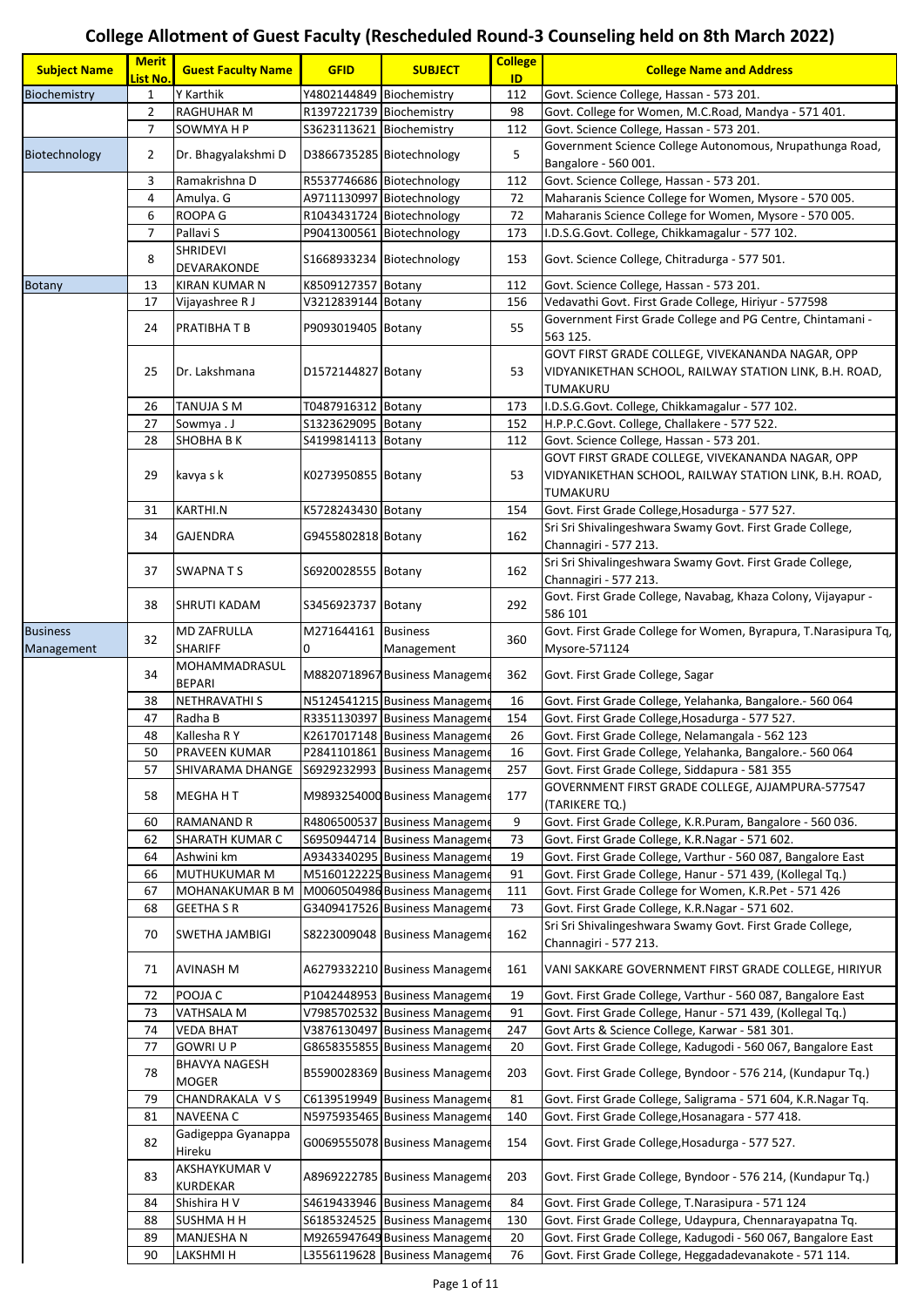| <b>Subject Name</b> | <b>Merit</b><br>.ist No. | <b>Guest Faculty Name</b>                     | <b>GFID</b>           | <b>SUBJECT</b>                                                 | <b>College</b><br>ID | <b>College Name and Address</b>                                                                                                   |
|---------------------|--------------------------|-----------------------------------------------|-----------------------|----------------------------------------------------------------|----------------------|-----------------------------------------------------------------------------------------------------------------------------------|
|                     | 93                       | KAMSALA POOJA                                 |                       | K1302426295 Business Manageme                                  | 74                   | Sri. D Devaraj urs Govt. First Grade College, Hunsur - 571 105.                                                                   |
|                     | 94                       | <b>CHETHAN RAJ URS</b>                        |                       | C5210812608 Business Manageme                                  | 119                  | GOVERNMENT FIRST GRADE COLLEGE, SAKLESHPUR-573134                                                                                 |
|                     |                          |                                               |                       |                                                                |                      | <b>HASSAN DIST</b>                                                                                                                |
|                     | 95                       | <b>ADARSH N R</b>                             |                       | A8212429203 Business Manageme                                  | 64                   | Govt. College, Mulbagal - 563 131.                                                                                                |
|                     | 98                       | Amrutha KV                                    |                       | A0840502139 Business Manageme                                  | 196                  | Govt. First Grade College, Sullia - 574 239                                                                                       |
|                     | 99                       | <b>SHALINI K S</b>                            |                       | S4480825329 Business Manageme                                  | 124                  | Govt. First Grade College, Channarayapatna - 573 116.                                                                             |
|                     | 100<br>101               | <b>USHA BS</b><br><b>NAGENDRA BABUS</b>       |                       | U6807141289 Business Manageme<br>N2647314944 Business Manageme | 81<br>24             | Govt. First Grade College, Saligrama - 571 604, K.R.Nagar Tq.<br>Govt. First Grade College, Hoskote - 562 110.                    |
|                     |                          |                                               |                       |                                                                |                      |                                                                                                                                   |
|                     | 102                      | RAMYA.M                                       |                       | R7348827617 Business Manageme                                  | 90                   | Sri.Mahadeshwara Govt First Grade College, Kollegal - 571 440.                                                                    |
| Chemistry           | 2                        | Archana Onkar                                 | A8264435561 Chemistry |                                                                | 283                  | Govt. First Grade College, Sector No.43 Navangar, Bagalkot-587<br>103                                                             |
|                     | 15                       | SOWMYA LAKSHMI B                              | S1664142758 Chemistry |                                                                | 31                   | Govt. First Grade College, Channapatna- 571 501.                                                                                  |
|                     | 23                       | SRIKRISHNA V Y                                | S0589209204 Chemistry |                                                                | 53                   | GOVT FIRST GRADE COLLEGE, VIVEKANANDA NAGAR, OPP<br>VIDYANIKETHAN SCHOOL, RAILWAY STATION LINK, B.H. ROAD,<br>TUMAKURU            |
|                     | 25                       | <b>MADHUM</b>                                 | M5803231674 Chemistry |                                                                | 100                  | Govt. First Grade College, K.R.Pet - 571 426.                                                                                     |
|                     | 32                       | Ambika A S                                    | A9076120474 Chemistry |                                                                | 53                   | GOVT FIRST GRADE COLLEGE, VIVEKANANDA NAGAR, OPP<br>VIDYANIKETHAN SCHOOL, RAILWAY STATION LINK, B.H. ROAD,<br>TUMAKURU            |
|                     | 35                       | <b>SUDARSHAN GOWDA</b><br>M T                 | S1289742278 Chemistry |                                                                | 68                   | Government First Grade College, Malur - 563 160.                                                                                  |
|                     | 37                       | Dr.Hanumappa                                  | D5906817123 Chemistry |                                                                | 331                  | Govt. First Grade College, Koppal - 583 231                                                                                       |
|                     | 38                       | <b>MALLAREDDY B</b>                           | M2507351289 Chemistry |                                                                | 343                  | Govt. First Grade College, Siraguppa - 583 121.                                                                                   |
|                     | 43                       | Sindhu P                                      | S7579433966 Chemistry |                                                                | 24                   | Govt. First Grade College, Hoskote - 562 110.                                                                                     |
|                     | 47                       | RATHNAMALA N                                  | R8995103280 Chemistry |                                                                | 65                   | Govt. Womens College, Kolar - 563 101.                                                                                            |
|                     | 48                       | LATHA S                                       | L5859131338 Chemistry |                                                                | 68                   | Government First Grade College, Malur - 563 160.                                                                                  |
|                     | 51                       | SPOORTHY P C                                  | S4191300464 Chemistry |                                                                | 350                  | SGRCM Government Commerce and Management College,<br><b>Ballari</b>                                                               |
|                     | 52                       | Sharanya S                                    | S9530003205 Chemistry |                                                                | 65                   | Govt. Womens College, Kolar - 563 101.                                                                                            |
|                     | 53                       | Aladakatti Shwetha                            | A3135827966 Chemistry |                                                                | 348                  | Smt. Rudramba M P Prakash Govt. First Grade College,<br>Huvinahadagali - 583 219                                                  |
|                     | 58                       | Shyla M N                                     | S7460425813 Chemistry |                                                                | 54                   | Govt. First Grade College, M.G.Road, Chikkaballapur - 562 101.                                                                    |
|                     | 61                       | Sujatha U                                     | S9080804192 Chemistry |                                                                | 209                  | Dr. G. Shankar Govt. Women's First Grade College & PG Study<br>Centre, Ajjarkad, Udupi - 576 101 (Udupi Dist.)                    |
|                     | 62                       | <b>SHRUTHITM</b>                              | S8916910150 Chemistry |                                                                | 24                   | Govt. First Grade College, Hoskote - 562 110.                                                                                     |
|                     | 64                       | AKSHATA S<br>NANDAGAON                        | A3181420887 Chemistry |                                                                | 292                  | Govt. First Grade College, Navabag, Khaza Colony, Vijayapur -<br>586 101                                                          |
|                     | 65                       | <b>SUMITRAYB</b>                              | S6692328506 Chemistry |                                                                | 23                   | Govt. First Grade College, Vijaypura Road, Devanahalli - 562 110.                                                                 |
|                     | 66                       | REKHA H.P                                     | R3370734300 Chemistry |                                                                | 139                  | Govt. First Grade College, Shikaripura - 577 427.                                                                                 |
|                     |                          |                                               |                       |                                                                |                      | Smt. Rukmini Shedthi Memorial National Govt. First Grade                                                                          |
|                     | 73                       | <b>NAMRATHA</b>                               | N4647117114 Chemistry |                                                                | 208                  | College, Barkur - 576 210 (Udupi Tq.)                                                                                             |
|                     | 74                       | <b>SWATHI</b>                                 | S7109322540 Chemistry |                                                                | 331                  | Govt. First Grade College, Koppal - 583 231                                                                                       |
|                     | 75                       | <b>RAKESH GOWDA PJ</b>                        | R1479831851 Chemistry |                                                                | 53                   | GOVT FIRST GRADE COLLEGE, VIVEKANANDA NAGAR, OPP<br>VIDYANIKETHAN SCHOOL, RAILWAY STATION LINK, B.H. ROAD,                        |
|                     | 76                       | Shylaja C K                                   | S5869815809 Chemistry |                                                                | 54                   | TUMAKURU<br>Govt. First Grade College, M.G.Road, Chikkaballapur - 562 101.                                                        |
|                     | 79                       | MANASA A K                                    | M4934645483 Chemistry |                                                                | 116                  | Govt. First Grade College, Holenarasepura - 573 211.                                                                              |
|                     | 80                       | Manjula. M                                    | M2930925161 Chemistry |                                                                | 65                   | Govt. Womens College, Kolar - 563 101.                                                                                            |
|                     | 81                       | Jyothipriya darshini BP J6046039022 Chemistry |                       |                                                                | 102                  | Govt. College for Women, Maddur.                                                                                                  |
|                     | 84                       | <b>GIRISHA S</b>                              | G3115247217 Chemistry |                                                                | 65                   | Govt. Womens College, Kolar - 563 101.                                                                                            |
|                     | 87                       | Patange Mahesh<br>Gangadhar                   | P3733131559 Chemistry |                                                                | 300                  | Govt. First Grade College, Jewargi- 585 310.                                                                                      |
|                     | 89                       | <b>BHARATH R</b>                              | B5742731831 Chemistry |                                                                | 42                   | Govt. First Grade College, Koratagere - 572 129.                                                                                  |
|                     | 93                       | PRAJWAL.B.J                                   | P1421915741 Chemistry |                                                                | 32                   | Govt. First Grade College, Magadi - 562 120.                                                                                      |
|                     | 94                       | Vasant Tonape                                 | V0902917460 Chemistry |                                                                | 269                  | Govt. First Grade College, Chikkodi - 591 201                                                                                     |
|                     | 95                       | <b>AKSHATHA K</b>                             | A5122105690 Chemistry |                                                                | 197                  | DR. P. DAYANANDA PAI- P. SATHISHA PAI GOVERNMENT FIRST<br><b>GRADE COLLEGE MANGALORE</b>                                          |
|                     | 98                       | <b>Ballesh N</b>                              | B6366529963 Chemistry |                                                                | 54                   | Govt. First Grade College, M.G.Road, Chikkaballapur - 562 101.                                                                    |
|                     | 99                       | <b>HARSHITHA K N</b>                          | H6483825634 Chemistry |                                                                | 124                  | Govt. First Grade College, Channarayapatna - 573 116.                                                                             |
|                     | 100                      | YASMEEN BANU                                  | Y6550719223 Chemistry |                                                                | 392                  | Govt. First Grade College for Women'S, Koppal                                                                                     |
| Commerce            | 8                        | AJJAYYA HIREMATH                              | A6158236713 Commerce  |                                                                | 221                  | Govt. First Grade College, "Jnana Dhara" Campus, Near New<br>KSRTC Bus Stand, 1st Cross, Kumareshwar Nagar, P.B.<br>Road, Dharwad |
|                     | 11                       | <b>NARASINH KULKARNI</b>                      | N3287745205 Commerce  |                                                                | 372                  | Govt. First Grade College, Harogeri, Raybag Tq, Belagavi                                                                          |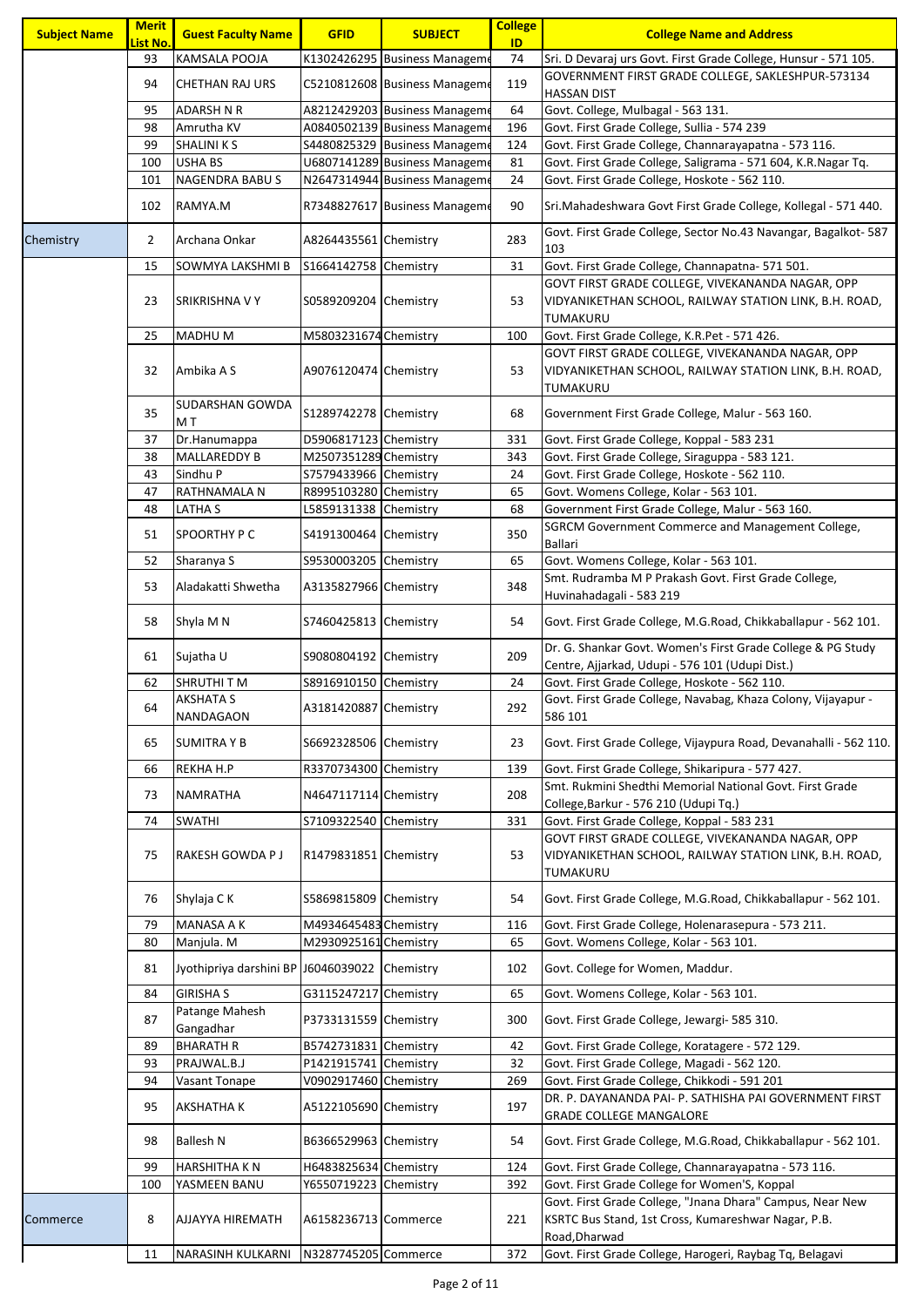| <b>Subject Name</b>     | <b>Merit</b><br><mark>List No.</mark> | <b>Guest Faculty Name</b>                         | <b>GFID</b>           | <b>SUBJECT</b>                                   | <b>College</b><br>ID | <b>College Name and Address</b>                                                                                        |
|-------------------------|---------------------------------------|---------------------------------------------------|-----------------------|--------------------------------------------------|----------------------|------------------------------------------------------------------------------------------------------------------------|
|                         | 16                                    | RAJSHREE HULGEKAR                                 | R6068708227 Commerce  |                                                  | 252                  | Govt. First Grade College, Joida - 581 186                                                                             |
|                         | 20                                    | UMA H                                             | U0084706944 Commerce  |                                                  | 252                  | Govt. First Grade College, Joida - 581 186                                                                             |
|                         | 47                                    | <b>ASFAK HUBBALLI</b>                             | A5963653286 Commerce  |                                                  | 401                  | Govt. First Grade College for Women, Gadag                                                                             |
|                         | 53                                    | RAJASEKHARAPPA C                                  |                       |                                                  | 99                   | Govt. First Grade College, Sreerangapatna - 571 438.                                                                   |
|                         |                                       |                                                   | R5707444966 Commerce  |                                                  |                      | Govt. First Grade College for Women, Jewargi Colony- 585 102,                                                          |
|                         | 64                                    | Amrapali                                          | A4341710013 Commerce  |                                                  | 310                  | Gulbarga                                                                                                               |
|                         | 73                                    | PAVITHRA T.C                                      | P6429416185 Commerce  |                                                  | 74                   | Sri. D Devaraj urs Govt. First Grade College, Hunsur - 571 105.                                                        |
|                         | 86                                    | <b>KRUPAK</b>                                     | K5098712312  Commerce |                                                  | 69                   | Govt. First Grade College, Rajeev Gandhi Layout (KUDA),                                                                |
|                         | 90                                    | <b>RUMI RABIYA</b>                                | R6843812382 Commerce  |                                                  | 155                  | Robersonpet, K.G.F - 563 122<br>Govt. First Grade College, Molkalmuru - 577 535.                                       |
|                         | 98                                    | NIRMALA G L                                       | N4637027370 Commerce  |                                                  | 340                  | Smt. Saraladevi Satheshchandra Agarwal Govt. First Grade<br>College, (Autonomous) S. N Pet                             |
|                         | 101                                   | <b>REKHA KUMARY</b>                               | R9271504710 Commerce  |                                                  | 187                  | Govt. First Grade College, Belthangadi - 574 214.                                                                      |
|                         | 102                                   | Amitha A                                          | A7696907566 Commerce  |                                                  | 409                  | Govt. First Grade College for Women, Puttur, Dakshina Kannada                                                          |
|                         | 103                                   | MALA A                                            | M6644706241 Commerce  |                                                  | 16                   | Govt. First Grade College, Yelahanka, Bangalore.- 560 064                                                              |
|                         | 104                                   | <b>ASHWINI</b><br>MANJUNATHA JADE                 | A9957532645 Commerce  |                                                  | 249                  | Govt. First Grade College, Mundgod - 581 349.                                                                          |
|                         | 105                                   | CHIRANJEEVI D B                                   | C7146746237           | Commerce                                         | 20                   | Govt. First Grade College, Kadugodi - 560 067, Bangalore East                                                          |
|                         | 109                                   | SAJIDA                                            | S2728222634 Commerce  |                                                  | 201                  | Govt. First Grade College, Belandoor, Kaimana Post Puttur T Q D<br>K574 202                                            |
|                         | 110                                   | <b>ANUSHA R KOTIAN</b>                            | A8022128136 Commerce  |                                                  | 186                  | Govt. First Grade College, Uppinangadi -574 241, (Puttur Tq.)                                                          |
|                         | 111                                   | <b>VEENA M</b>                                    | V5192030907 Commerce  |                                                  | 56                   | Government College for Women, Chintamani - 563 125.                                                                    |
|                         |                                       |                                                   |                       |                                                  |                      | Government First Grade College and PG Centre, Chintamani -                                                             |
|                         | 112                                   | Govindaraju N                                     | G0971741679 Commerce  |                                                  | 55                   | 563 125.                                                                                                               |
|                         | 113                                   | <b>ZEENATH RUKSANA</b>                            | Z1368102238 Commerce  |                                                  | 231                  | Govt. First Grade College, and P G study center GADAG                                                                  |
|                         | 115                                   | <b>ANITHA</b>                                     | A6060907463 Commerce  |                                                  | 194                  | Govt. First Grade College, Bantwala - 574 219                                                                          |
|                         | 118                                   | <b>SAVITHA</b>                                    | S0331827417 Commerce  |                                                  | 411                  | Govt. First Grade College, Kanyana, Bantwala Tq.                                                                       |
|                         | 124                                   | <b>SUHASINI P</b>                                 | S1544034619 Commerce  |                                                  | 190                  | Dr. K Shivram Karanth Govt. First Grade College, Bellare - 574<br>212, (Sulya Tq.)                                     |
|                         | 128                                   | <b>CHITRA DIVAKAR</b><br><b>MAHALE</b>            | C6634945073 Commerce  |                                                  | 15                   | Govt. First Grade College, Frazer Town, Bangalore - 560 005                                                            |
|                         | 129                                   | VASUNDARA                                         | V9364912624 Commerce  |                                                  | 214                  | Govt. First Grade College, Napoklu, Madikeri Tq                                                                        |
|                         | 131                                   | <b>SHIVARAJA</b>                                  | S5376934033 Commerce  |                                                  | 19                   | Govt. First Grade College, Varthur - 560 087, Bangalore East                                                           |
|                         | 134                                   | MAHALAKSHMI KJ                                    | M8708533788 Commerce  |                                                  | 24                   | Govt. First Grade College, Hoskote - 562 110.                                                                          |
|                         | 137                                   | <b>VEENAT</b>                                     | V5035401071 Commerce  |                                                  | 7                    | Dr.S.Gopalraju Govt. First Grade College, Anekal - 562106.                                                             |
|                         | 141                                   | <b>KAVYA B</b>                                    | K1497933168 Commerce  |                                                  | 223                  | Govt. First Grade College, Kalaghatagi -581204                                                                         |
| <b>Computer Science</b> |                                       | 7 E Sivanna                                       |                       | E1028013265 Computer Science                     | 53                   | GOVT FIRST GRADE COLLEGE, VIVEKANANDA NAGAR, OPP<br>VIDYANIKETHAN SCHOOL, RAILWAY STATION LINK, B.H. ROAD,<br>TUMAKURU |
|                         | 8                                     | RAMAKRISHNA REDDY<br>D                            |                       | R8176124643 Computer Science                     | 48                   | Govt. First Grade College, Tiptur - 572 201                                                                            |
|                         | 9                                     | Manjunath Singh H                                 |                       | M6663625883 Computer Science                     | 66                   | GOVT. FIRST GRADE COLLEGE, SULIKUNTE ROAD, BANGARPET,<br><b>KOLAR DIST</b>                                             |
|                         | 21                                    | RAJESHWARI                                        |                       | R8966143650 Computer Science                     | 4                    | SMT. VHD CENTRAL INSTITUTE OF HOME SCIENCE                                                                             |
|                         | 24                                    | SRINIVAS D                                        |                       | S5264313958 Computer Science                     | 154                  | Govt. First Grade College, Hosadurga - 577 527.                                                                        |
|                         | 26                                    | <b>PRAVEEN YALLUR</b>                             |                       | P5678731002 Computer Science                     | 227                  | Shree Benakappa Shankrappa Simhasanad Government First                                                                 |
|                         | 32                                    | Chandrakala L                                     |                       | C2352231266 Computer Science                     | 90                   | Grade College, Gajendragad-582114 Gadag Dist.<br>Sri.Mahadeshwara Govt First Grade College, Kollegal - 571 440.        |
|                         | 35                                    | Harish H                                          |                       | H4670941538 Computer Science                     | 8                    | Govt. First Grade College, Vijayanagar, Bangalore - 560 104                                                            |
|                         |                                       |                                                   |                       |                                                  |                      |                                                                                                                        |
|                         | 37<br>38                              | REKHASHRI<br><b>GURUPRASAD M</b>                  | R3125602321           | Computer Science<br>G6568652866 Computer Science | 4<br>117             | SMT. VHD CENTRAL INSTITUTE OF HOME SCIENCE<br>Govt. First Grade College for Women, Holenarasipura - 573 211            |
|                         | 39                                    | Hanamant R Jakaraddi H7618311308 Computer Science |                       |                                                  | 6                    | Maharanis Science College for Women, Bangalore - 560 001.                                                              |
|                         | 40                                    | Kumaraswamy.C S                                   |                       | K5904227615 Computer Science                     | 51                   | Government First Grade College, Bellavi 572107                                                                         |
|                         |                                       |                                                   |                       |                                                  |                      | Smt. Indiragandhi Govt. First Grade College for Women, Sagar -                                                         |
|                         | 43                                    | <b>KAVITA NAIK</b>                                |                       | K5063234794  Computer Science                    | 145                  | 577 401.                                                                                                               |
|                         | 46                                    | Amruta Sawakar                                    |                       | A9198506359 Computer Science                     | 279                  | Sri. Rudragowda Patil Govt. First Grade College, Bilagi - 587 116.                                                     |
|                         | 47                                    | RAMACHANDRA<br>ANKOLEKAR                          |                       | R1897935893 Computer Science                     | 362                  | Govt. First Grade College, Sagar                                                                                       |
|                         | 51                                    | Sunitha.N                                         | S0118046981           | <b>Computer Science</b>                          | 78                   | Govt. First Grade College, Kuvempu nagar, Mysore                                                                       |
|                         | 56                                    | DIVYA P K                                         |                       | D7037522400 Computer Science                     | 371                  | Govt. First Grade College, T. Dasarahalli, Bangalore                                                                   |
|                         | 68                                    | VISHWAJEET<br>VEERANNA ALAWA                      |                       | V4733130698 Computer Science                     | 923                  | Residential Govt. First Grade College, THALABALA, Koppal Dist.                                                         |
|                         | 71                                    | Uma Holabasappa<br><b>Bolishett</b>               |                       | U0092224866 Computer Science                     | 284                  | Govt. First Grade College, Mudhol - 587 313                                                                            |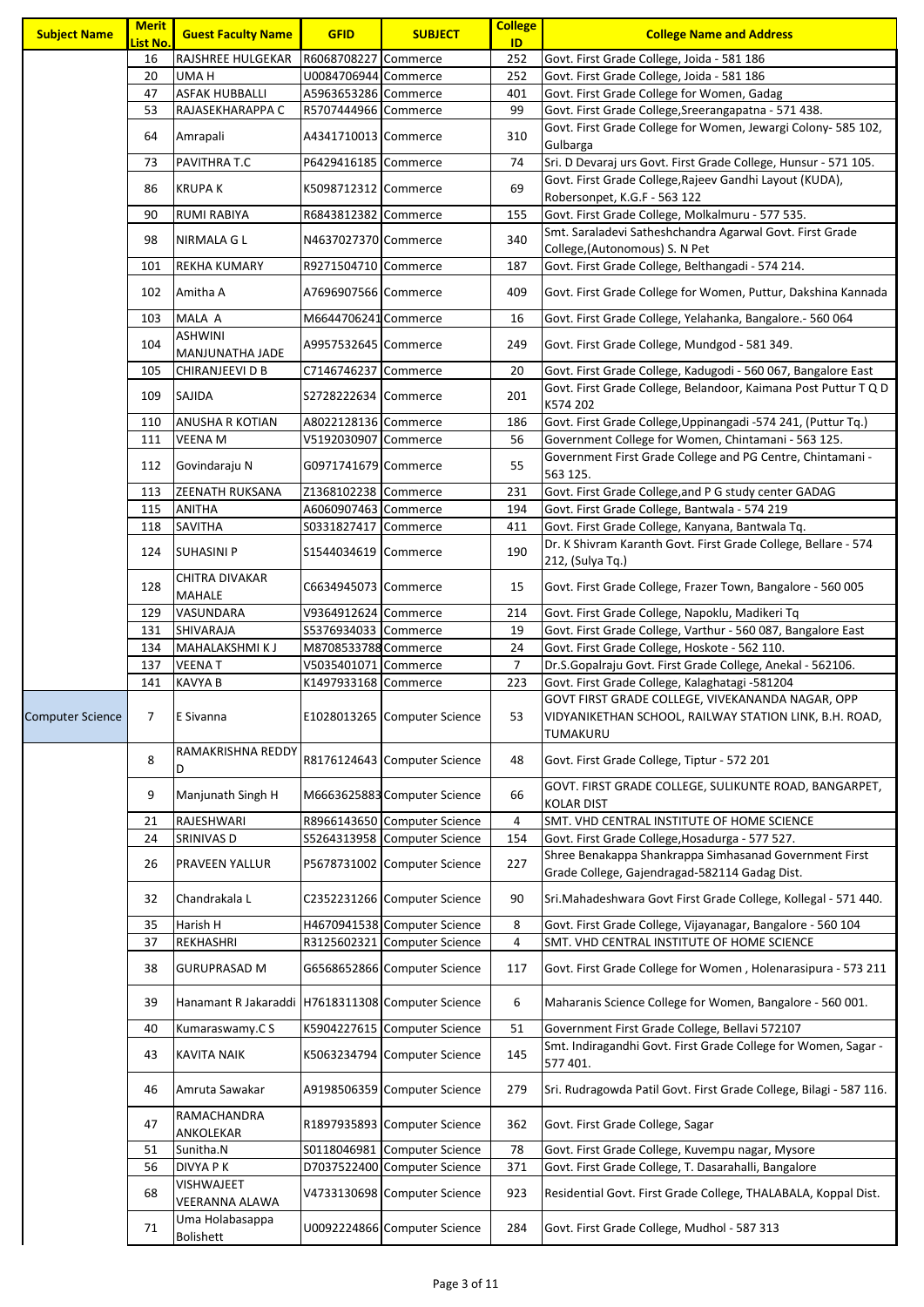| <b>Subject Name</b> | <b>Merit</b><br>List No. | <b>Guest Faculty Name</b>                      | <b>GFID</b>                | <b>SUBJECT</b>                              | <b>College</b><br>ID | <b>College Name and Address</b>                                                                                       |
|---------------------|--------------------------|------------------------------------------------|----------------------------|---------------------------------------------|----------------------|-----------------------------------------------------------------------------------------------------------------------|
|                     | 74                       | RENUKADEVI                                     |                            | R9300949594 Computer Science                | 358                  | Goverment First Grade College, Manahalli - 585 403, Tq and Dist:<br>Bidar                                             |
|                     | 79                       | MALLIKARJUNA K C                               |                            | M5480432972 Computer Science                | 388                  | Govt. First Grade College for Women, Chitradurga-577501                                                               |
|                     | 84                       | <b>ASHRAF UNNISA</b>                           |                            | A6031034742 Computer Science                | 38                   | Govt. First Grade College, Sira - 572 137.                                                                            |
|                     | 86                       | RAGHAVENDRA V                                  |                            | R5714905118 Computer Science                | 89                   | Govt. First Grade College for Women, K.R.Nagar - 571 602.                                                             |
|                     | 90                       | VIJAYKUMAR                                     |                            | V0723204060 Computer Science                | 10                   | Lalbahadur Sastry Govt. Arts, Science and Commerce College,<br>R.T.Nagar, Bangalore - 560 032.                        |
|                     | 94                       | <b>DEEPA</b><br>CHANDRASHEKHAR<br><b>HEGD</b>  |                            | D1560142813 Computer Science                | 10                   | Lalbahadur Sastry Govt. Arts, Science and Commerce College,<br>R.T.Nagar, Bangalore - 560 032.                        |
|                     | 99                       | Nagappa K Naik                                 |                            | N8404747383 Computer Science                | 372                  | Govt. First Grade College, Harogeri, Raybag Tq, Belagavi                                                              |
|                     | 100                      | Pavithra B S                                   |                            | P4024715494 Computer Science                | 32                   | Govt. First Grade College, Magadi - 562 120.                                                                          |
|                     | 101                      | VENUGOPALACHAR                                 |                            | V9261356463 Computer Science                | 57                   | Govt. First Grade College, Shidlaghatta - 562 106.                                                                    |
|                     | 104                      | MEENAZ<br>NISARAHAMED<br>SHAIKH                |                            | M9900819663 Computer Science                | 4                    | SMT. VHD CENTRAL INSTITUTE OF HOME SCIENCE                                                                            |
|                     | 105                      | <b>SHRAVYA G</b>                               |                            | S9834315931 Computer Science                | 209                  | Dr. G. Shankar Govt. Women's First Grade College & PG Study<br>Centre, Ajjarkad, Udupi - 576 101 (Udupi Dist.)        |
|                     | 107                      | <b>JAYAPPA R</b>                               | J6834114472                | <b>Computer Science</b>                     | 159                  | Govt. First Grade College, Holalkere - 577 526                                                                        |
|                     | 111                      | <b>NIVEDITHA J</b>                             |                            | N6667909792 Computer Science                | 150                  | Govt. First Grade College, Shiralakoppa - 577 428, Shikaripura Tq:                                                    |
|                     | 115                      | CHHAYA<br>MUKTESHWAR<br><b>UBHALE</b>          |                            | C4827932546 Computer Science                | 375                  | Govt. First Grade College, Nippani, Belagavi                                                                          |
|                     | 121                      | SYED KHAJAPEER<br>QUADRI                       |                            | S6394608387 Computer Science                | 916                  | Residential Govt. First Grade College, Kavithala, Manvi Tq.<br>Raichur Dist                                           |
|                     | 122                      | UTTARA ULHAS<br><b>REVANKAR</b>                |                            | U1230105176 Computer Science                | 252                  | Govt. First Grade College, Joida - 581 186                                                                            |
|                     | 123                      | Nishitha                                       |                            | N1200435768 Computer Science                | 197                  | DR. P. DAYANANDA PAI- P. SATHISHA PAI GOVERNMENT FIRST<br><b>GRADE COLLEGE MANGALORE</b>                              |
|                     | 125                      | Supriya c e                                    |                            | S9499131310 Computer Science                | 118                  | Sri H D Devegowda Govt. First Grade College, paduvalahippe                                                            |
|                     | 127                      | <b>NAGASHRI BHAT</b>                           |                            | N6767005660 Computer Science                | 362                  | Govt. First Grade College, Sagar                                                                                      |
|                     | 129                      | Nagaraja B S                                   |                            | N2710539915 Computer Science                | 172                  | Janatha Government First Grade College, Basavapatna.<br>Sri Honnadevi Govt. First Grade College, Dandinashivara - 572 |
|                     | 130                      | Rekha S                                        |                            | R9277215774 Computer Science                | 49                   | 215, Turuvekere Tq.                                                                                                   |
|                     | 131                      | <b>SHRUTHI B</b>                               | S9674410360                | Computer Science                            | 29                   | Govt. First Grade Womens College, Ramangara - 562159                                                                  |
|                     | 132                      | <b>SHILPANS</b>                                | S4401818894                | Computer Science                            | 367                  | Govt. First Grade College, Basavanagudi, Bangalore                                                                    |
|                     | 134                      | Thejakshini                                    |                            | T7947724592 Computer Science                | 197                  | DR. P. DAYANANDA PAI- P. SATHISHA PAI GOVERNMENT FIRST<br><b>GRADE COLLEGE MANGALORE</b>                              |
|                     | 138                      | <b>TEJASHREE S</b>                             | T5472005217                | Computer Science                            | 97                   | Govt. College, Mandya - 571 401.                                                                                      |
|                     | 140                      | <b>DHANUJA KT</b>                              | D9144917084                | Computer Science                            | 154                  | Govt. First Grade College, Hosadurga - 577 527.                                                                       |
|                     | 142                      | ASHWINI KULKARNI                               |                            | A0984526515 Computer Science                | 6                    | Maharanis Science College for Women, Bangalore - 560 001.                                                             |
|                     | 148<br>153               | Abhishek CN<br>Jahnavi G N                     | A7253501667<br>J2427859789 | Computer Science<br><b>Computer Science</b> | 56<br>84             | Government College for Women, Chintamani - 563 125.<br>Govt. First Grade College, T.Narasipura - 571 124              |
|                     |                          |                                                |                            |                                             |                      | Government Science College Autonomous, Nrupathunga Road,                                                              |
|                     | 157                      | ANJALI                                         |                            | A5819733339 Computer Science                | 5                    | Bangalore - 560 001.                                                                                                  |
|                     | 158                      | Mohammed Mudassir M4793200994 Computer Science |                            |                                             | 123                  | Govt. First Grade College, Gandasi, (Arasikere Tq.)                                                                   |
|                     | 159                      | Nandini C                                      |                            | N6593406430 Computer Science                | 5                    | Government Science College Autonomous, Ivrupathunga Road,<br>Bangalore - 560.001                                      |
|                     | 161                      | Vidya Shree M                                  | V0894719817                | Computer Science                            | 4                    | SMT. VHD CENTRAL INSTITUTE OF HOME SCIENCE                                                                            |
|                     | 162                      | Shilpa N                                       | S4616952146                | Computer Science                            | 47                   | GOVERNMENT FIRST GRADE COLLEGE, HEBBUR - 572 120,                                                                     |
|                     | 165                      | Veena N                                        |                            | V6872034938 Computer Science                | 59                   | <u>TIIMKIID TAIIIK 8. DICTDICT</u><br>Govt. First Grade College, Gauribidanur - 561 208                               |
|                     | 167                      | Rajeshwari Shantaram                           |                            | R3115114082 Computer Science                | 143                  | Govt. First Grade College, ANAVATTI - 577 413, SORAB (T)                                                              |
|                     | 169                      | <del>MAN או</del> סנ <b></b>                   |                            | M8958904888 Computer Science                | 5                    | Government Science College Autonomous, Ivrupathunga коаа,                                                             |
|                     | 170                      | RAMANNA LAMANI<br>kousalya B M                 | K3257016774                | Computer Science                            | 9                    | Rangalore - 560.001<br>Govt. First Grade College, K.R.Puram, Bangalore - 560 036.                                     |
|                     | 171                      | Asha S                                         | A0424205517                | Computer Science                            | 63                   | Govt. Boys College, Kolar - 563 101.                                                                                  |
|                     | 172                      | HEMALATHA.H.R                                  |                            | H1213838718 Computer Science                | 97                   | Govt. College, Mandya - 571 401.                                                                                      |
|                     |                          | VIKRAMARAY R                                   |                            |                                             |                      | Govt. First Grade College, Navabag, Khaza Colony, Vijayapur -                                                         |
| Criminology         | $\overline{2}$           | <b>BIRADAR</b>                                 | V6335245247 Criminology    |                                             | 292                  | 586 101                                                                                                               |
| Economics           | $\overline{2}$           | IRIN MAMATHA                                   | 15960904887                | Economics                                   | 5                    | Government Science College Autonomous, Nrupathunga Road,<br>Bangalore - 560 001.                                      |
|                     | 10                       | <b>RAGHAVENDRA R</b>                           | R9516244340 Economics      |                                             | $\overline{2}$       | Govt. Arts College, Dr. B R Ambedkar Veedhi, Bangalore - 560<br>001.                                                  |
|                     | 11                       | Gurusiddayya                                   | G7300701515 Economics      |                                             | 65                   | Govt. Womens College, Kolar - 563 101.                                                                                |
|                     | 16                       | Manju MK                                       | M4053624495 Economics      |                                             | 33                   | Smt. Neelamma Kudur K A Sathyanarayana Setty Govt. First<br>Grade College, Kudur - 561 101. (Magadi Tq.)              |
|                     | 18                       | DORESWAMY T                                    | D1038707119 Economics      |                                             | 163                  | Sri. Basaveshwara Govt. First Grade College, Mayakonda - 577<br>534.                                                  |
|                     | 26                       | CHANDRAPPA M                                   | C9916231317 Economics      |                                             | 68                   | Government First Grade College, Malur - 563 160.                                                                      |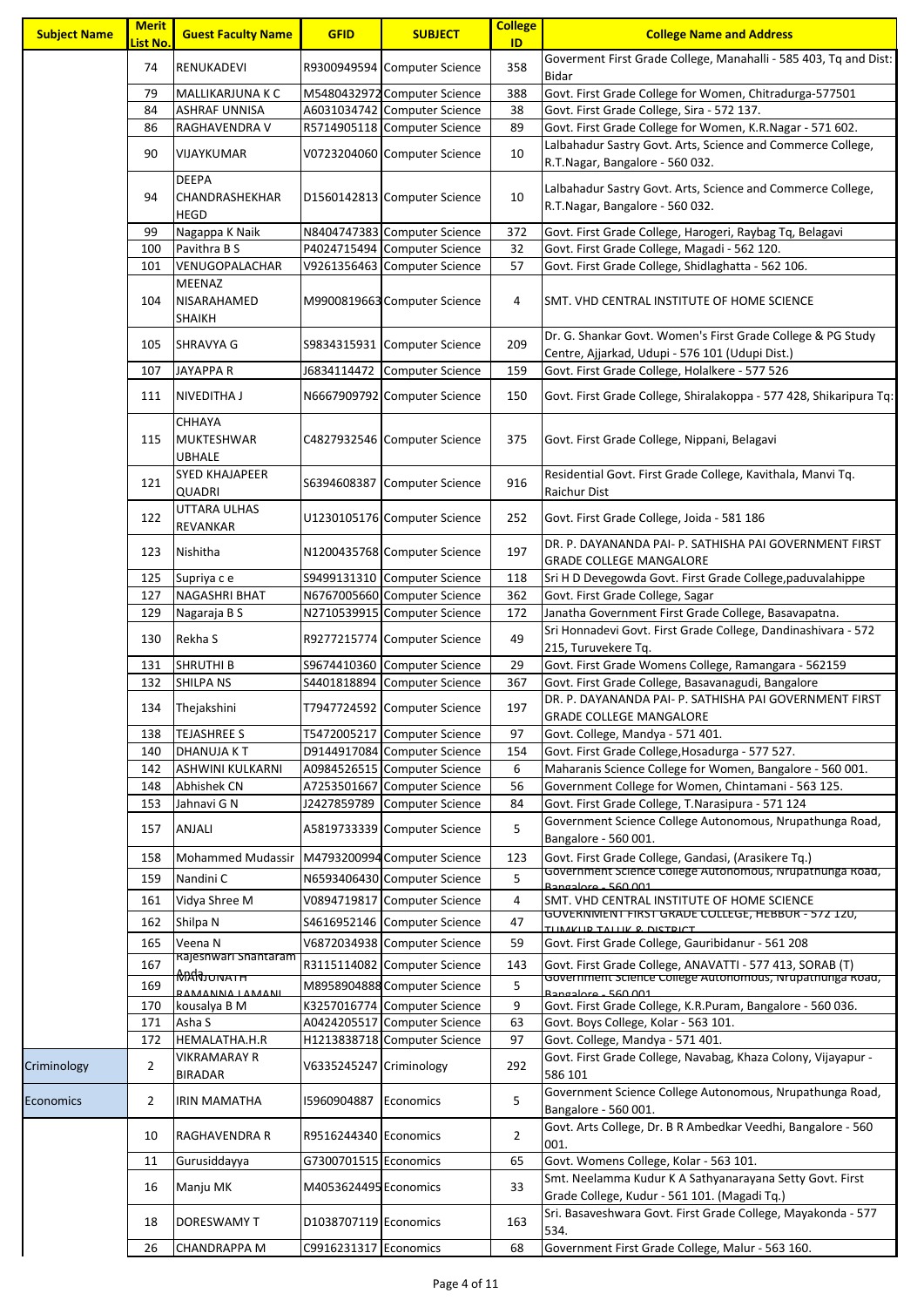| <b>Subject Name</b> | <b>Merit</b><br><mark>List No</mark> . | <b>Guest Faculty Name</b>       | <b>GFID</b>             | <b>SUBJECT</b> | <b>College</b><br>ID | <b>College Name and Address</b>                                                                            |
|---------------------|----------------------------------------|---------------------------------|-------------------------|----------------|----------------------|------------------------------------------------------------------------------------------------------------|
|                     | 29                                     | Madhumati<br>Bankadamani        | M2482945300 Economics   |                | 224                  | Shri.Shabrha Siddalinga Shivacharya Mahaswamigalu Panchgrha<br>Hiremth Govt. First Grade College, Kundagol |
|                     | 30                                     | JAYA PRAKASH<br>MARAYANASWAM    | J1225629426 Economics   |                | 9                    | Govt. First Grade College, K.R.Puram, Bangalore - 560 036.                                                 |
|                     | 31                                     | Vljayakumar sunakal             | V9630736082 Economics   |                | 287                  | Government First Grade College ILKAL- 587 125 Hungund Tq:                                                  |
|                     |                                        |                                 |                         |                |                      | Govt. First Grade College, "Jnana Dhara" Campus, Near New                                                  |
|                     | 32                                     | <b>MAHESH KOTARI</b>            | M5690533018 Economics   |                | 221                  | KSRTC Bus Stand, 1st Cross, Kumareshwar Nagar, P.B.<br>Road, Dharwad                                       |
|                     | 33                                     | SHIVASHANKAR                    | S8839604308 Economics   |                | 20                   | Govt. First Grade College, Kadugodi - 560 067, Bangalore East                                              |
|                     | 40                                     | <b>HAREESH S G</b>              | H4780923075 Economics   |                | 223                  | Govt. First Grade College, Kalaghatagi -581204                                                             |
|                     | 43                                     | VENKATESHA                      | V2531527733 Economics   |                | 24                   | Govt. First Grade College, Hoskote - 562 110.                                                              |
|                     | 46                                     | Mubarak Mulla                   | M0694429006 Economics   |                | 226                  | Shri. Siddeshwara Govt. First Grade College & PG Study Centre-<br>Nargund - 582 207.                       |
|                     | 50                                     | SURESH DADDI                    | S3132918457 Economics   |                | 290                  | Govt First Grade College, Kaladagi- 587 204, Tq & Dist: Bagalkot                                           |
|                     | 52                                     | <b>JATTEPPA</b>                 | J0736731871 Economics   |                | 308                  | Govt. First Grade College, Karjagi - 585 245, Afzalpura Tq:                                                |
|                     | 54                                     | <b>MANOHARA C M</b>             | M2879412972 Economics   |                | 345                  | H. S. M. S. Govt. First Grade College, Takkalakote - 583 122,                                              |
|                     | 55                                     | Shivashankar Harihar            | S1993037161 Economics   |                | 341                  | Gangavathi Venkataramanashetty Padmavathamma Govt. First<br>Grade College, Hagaribommanahalli - 583 212.   |
|                     | 56                                     | <b>MAHANTESH</b>                | M2731830633 Economics   |                | 318                  | Govt. First Grade College, Surapura - 585 224.                                                             |
|                     | 59                                     | RATNAWWA<br>TURAMARI            | R5929016513 Economics   |                | 230                  | Sri Jagadguru Thontadarya Govt. First Grade College, Mundargi -<br>582 118                                 |
|                     | 60                                     | HANUMANTHAPPA                   | H0305635010 Economics   |                | 912                  | SC/ST Residential Govt. First Grade College, At, Mudnal, Tq  <br>Dist     Yadgir                           |
|                     | 62                                     | <b>VEDA</b>                     | V0748512304 Economics   |                | 218                  | Govt. First Grade College, Vidyanagar, Alnavar - 581 103.<br>(Dharwad Tq.)                                 |
|                     | 63                                     | <b>FARHAN FATHIMA</b>           | F3093725760 Economics   |                | 350                  | SGRCM Government Commerce and Management College,<br><b>Ballari</b>                                        |
|                     | 66                                     | <b>ASHWINI</b>                  | A3406412618 Economics   |                | 21                   | Govt. First Grade College, Hesarghatta, Bangalore - 560 088                                                |
| Education           | $\overline{2}$                         | MAILARAPPA BILKAR               | M255524727              | Education      | 286                  | Govt. First Grade College, Hungund - 587 118                                                               |
|                     | 6                                      | Maruti B Maddi                  | M0437945807 Education   |                | 328                  | Govt. First Grade College, Yelburga - 583 236.                                                             |
| <b>Electronics</b>  | 6                                      | <b>KUMAR M</b>                  | K3400321401 Electronics |                | 5                    | Government Science College Autonomous, Nrupathunga Road,<br>Bangalore - 560 001.                           |
|                     | 7                                      | Umera Tabassum                  | U6372531091 Electronics |                | 9                    | Govt. First Grade College, K.R.Puram, Bangalore - 560 036.                                                 |
| English             | 12                                     | Hina Kousar                     | H6178640120 English     |                | 144                  | Govt. First Grade College, Holehonnur - 577 227, (Badravathi Tq.)                                          |
|                     | 15                                     | Gagan C                         | G9404418067 English     |                | 59                   | Govt. First Grade College, Gauribidanur - 561 208                                                          |
|                     | 17                                     | Vijayalakshmi.k                 | V1078703258 English     |                | 149                  | Govt. First Grade College, Rippanpet - 577 426, Hosanagara Tq.                                             |
|                     | 21                                     | <b>NAGARAJ K</b>                | N9032315080 English     |                | 64                   | Govt. College, Mulbagal - 563 131.                                                                         |
|                     | 23                                     | CHANNABASAPPA D V               | C2568904360 English     |                | 147                  | Govt. First Grade College, Shimoga - 577 201                                                               |
|                     | 26                                     | <b>NAGARAJU M</b>               | N3SEEB44621 English     |                | 31                   | Govt. First Grade College, Channapatna- 571 501.                                                           |
|                     | 29                                     | RAVINDRA PRASAD B               | R4336130925 English     |                | 63                   | Govt. Boys College, Kolar - 563 101.                                                                       |
|                     | 39                                     | <b>CHETHANA CS</b>              | C8957853603 English     |                | $\overline{2}$       | Govt. Arts College, Dr. B R Ambedkar Veedhi, Bangalore - 560<br>001.                                       |
|                     | 48                                     | <b>NAYANA</b>                   | N1688216181 English     |                | 6                    | Maharanis Science College for Women, Bangalore - 560 001.                                                  |
|                     | 50                                     | Sowmya B                        | S7065723811 English     |                | 347                  | Shri Shankar Anand Singh Govt. First Grade College, Hospet - 583<br>201                                    |
|                     | 54                                     | <b>BHAGYA S</b>                 | B4469612428 English     |                | $\mathbf{1}$         | Maharanis Arts, Commerce and Management College for<br>Women, Bangalore - 560 0012.                        |
|                     | 59                                     | <b>SAHANA S</b>                 | S9123122874 English     |                | 148                  | Govt. First Grade College and PG Centre, Thirthahalli - 577 432                                            |
|                     | 60                                     | PRATIBHA B                      | P9941735965 English     |                | 164                  | Govt. First Grade College, Nyamathi - 577 223, (Honnali Tq.)                                               |
|                     | 61                                     | <b>SANTOSH BADIGER</b>          | S5384606889 English     |                | 308                  | Govt. First Grade College, Karjagi - 585 245, Afzalpura Tq:                                                |
|                     | 62                                     | <b>ARPITA G B</b>               | A0500716755 English     |                | 162                  | Sri Sri Shivalingeshwara Swamy Govt. First Grade College,<br>Channagiri - 577 213.                         |
|                     | 63                                     | CHANDRAKANTA A                  | C5153827609 English     |                | 347                  | Shri Shankar Anand Singh Govt. First Grade College, Hospet - 583<br>201                                    |
|                     | 66                                     | <b>KANCHAN S</b><br>BANAVALIKAR | K9358011885 English     |                | 403                  | Govt. First Grade College for Women, Karwar.                                                               |
|                     | 68                                     | <b>MAHIBOOB MULLA</b>           | M7006054157 English     |                | 384                  | GOVERNMENT FIRST GRADE COLLEGE ZALAKI                                                                      |
|                     | 69                                     | PAVITRA JANAI                   | P5376115322 English     |                | 268                  | Smt. I S Yadawad Govt. First Grade College, Ramdurg - 591 123                                              |
|                     | 71                                     | AKKAMAHADEVI<br>SATYAMPET       | A5844313784 English     |                | 314                  | Vijnaneshwar Govt Law College, Maratur, Gulbarga University<br>Campus, Gulbarga                            |
|                     | 72                                     | MALLAPPA                        | M4107821695 English     |                | 331                  | Govt. First Grade College, Koppal - 583 231                                                                |
|                     | 73                                     | Bhagya Marol                    | B9474438294 English     |                | 242                  | Smt.G.B.Ankalkoti, Govt. First Grade College, Shiggav - 581 205                                            |
|                     |                                        |                                 |                         |                |                      |                                                                                                            |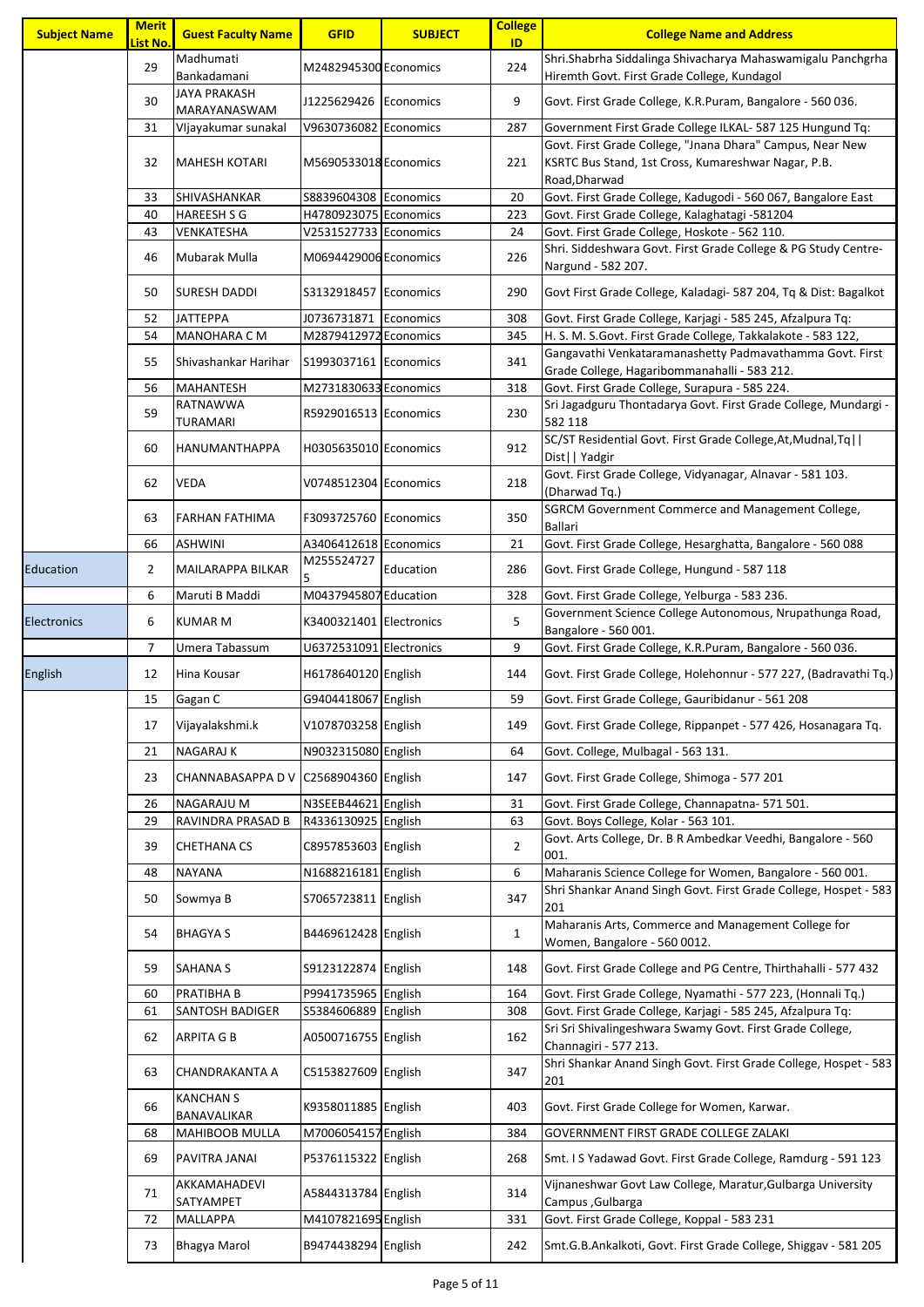| <b>Subject Name</b> | <b>Merit</b><br><b>List No.</b> | <b>Guest Faculty Name</b>               | <b>GFID</b>           | <b>SUBJECT</b> | <b>College</b><br>ID | <b>College Name and Address</b>                                                                          |
|---------------------|---------------------------------|-----------------------------------------|-----------------------|----------------|----------------------|----------------------------------------------------------------------------------------------------------|
|                     | 76                              | Chandrakala N.M                         | C2987732217 English   |                | 86                   | Govt. First Grade College for Women, Hunsur - 571 105                                                    |
|                     | 77                              | LAXMI                                   | L8886319961 English   |                | 397                  | Govt. First Grade College for Women, Bagalkote                                                           |
|                     | 78                              | THANUJAKSHI.K.SHETT                     | T7306010276 English   |                | 374                  | Govt. First Grade College, Mudipu, Bantwala Tq.                                                          |
|                     | 79                              | Angela John                             | A1476041409 English   |                | 207                  | Govt. First Grade College, Thenkanidiyur, Udupi - 576 106                                                |
|                     | 83                              | Mabusab. K                              | M3116518819 English   |                | 341                  | Gangavathi Venkataramanashetty Padmavathamma Govt. First<br>Grade College, Hagaribommanahalli - 583 212. |
|                     | 84                              | ANANDA KUMARA V                         | A2709151478 English   |                | 213                  | Govt. First Grade College, Kushalanagar - 571 234, Somwarpet Tq                                          |
|                     | 86                              | <b>PRUTHVI K R</b>                      | P2221817553 English   |                | 367                  | Govt. First Grade College, Basavanagudi, Bangalore                                                       |
|                     | 89                              | RAMYA JAIN H S                          | R9533202875 English   |                | 197                  | DR. P. DAYANANDA PAI- P. SATHISHA PAI GOVERNMENT FIRST<br><b>GRADE COLLEGE MANGALORE</b>                 |
|                     | 90                              | <b>SUNENA KALGUDI</b>                   | S6613604203 English   |                | 275                  | Govt. First Grade College, Pashchapura 591 122, Hukkeri Tq.                                              |
|                     | 91                              | <b>ASHWINI S</b><br><b>DODAMANI</b>     | A7942746052 English   |                | 184                  | Govt. First Grade College, Yagati - 577 040, Kadur Tq.                                                   |
|                     | 92                              | Shobha Halolli                          | S7698937123 English   |                | 260                  | Govt. First Grade College, Nesargi - 591 121, (Bailhongal Tq.)                                           |
|                     | 93                              | Amrutha M                               | A3990436204 English   |                | 39                   | Govt. First Grade College, Kunigal - 572 130.                                                            |
|                     | 94                              | <b>SURESH K</b>                         | S1461831497 English   |                | 412                  | Govt. First Grade College, Turuvihal, Sindhanur Tq.                                                      |
|                     | 95                              | SHIRAJAHAMED<br><b>OLEKAR</b>           | S7932423271   English |                | 249                  | Govt. First Grade College, Mundgod - 581 349.                                                            |
|                     | 97                              | CHENNABASAMMA                           | C9079131943 English   |                | 379                  | Govt. First Grade College, TAVRAGERA, Tq:Kushtagi Dt: Koppal                                             |
|                     | 98                              | HANAMAVVA BYAKOD H2811741470 English    |                       |                | 262                  | Govt. First Grade College for Women's College, & Kannada P.G<br>Study Centre, Bylahongala - 591102       |
|                     | 101                             | <b>VITTAL MADAR</b>                     | V0623614787 English   |                | 222                  | Govt. First Grade College, Navalgund - 582 208                                                           |
|                     | 102                             | <b>HEMALATHA T N</b>                    | H8429911924 English   |                | 16                   | Govt. First Grade College, Yelahanka, Bangalore.- 560 064                                                |
|                     | 103                             | AMBIKA                                  | A1278821096 English   |                | 315                  | Govt. First Grade College, Yadgiri - 585 202.                                                            |
|                     | 104                             | <b>GANGADHARA C</b>                     | G9708100837 English   |                | 64                   | Govt. College, Mulbagal - 563 131.                                                                       |
|                     | 106                             | PRAMOD MUNJE                            | P1796126533 English   |                | 261                  | Govt. First Grade College, Ainapura - 591 303, (Athani Tq.)                                              |
|                     | 107                             | <b>RAVIKUMAR G</b>                      | R9806310250 English   |                | 98                   | Govt. College for Women, M.C.Road, Mandya - 571 401.                                                     |
|                     | 108                             | RAJASHEKHARA M O                        | R3964009181 English   |                | 41                   | Smt. & Sri.Y.E.Rangaiah Shetty, Govt. First Grade College,<br>Pavagada - 561 202.                        |
|                     | 109                             | CHANDRA SHEKAR U P C2482822997 English  |                       |                | $\overline{2}$       | Govt. Arts College, Dr. B R Ambedkar Veedhi, Bangalore - 560<br>001.                                     |
|                     | 110                             | SHARANAPPA                              | S4757728234 English   |                | 328                  | Govt. First Grade College, Yelburga - 583 236.                                                           |
| Geography           | $\overline{2}$                  | Rangappa.D.R                            | R5828224945 Geography |                | $\overline{2}$       | Govt. Arts College, Dr. B R Ambedkar Veedhi, Bangalore - 560<br>001.                                     |
|                     | 3                               | <b>RAVISHA GM</b>                       | R1471605882 Geography |                | 228                  | Govt. First Grade College, Guledagudda-587203                                                            |
|                     | 15                              | <b>ASHOK BARKER</b>                     | A1460946107 Geography |                | 232                  | Sri. K H Patil Govt. First Grade College, Hulukoti - 582 205, Gadag<br>Tq:                               |
|                     | 18                              | MADHUSUDHANA H<br>M                     | M0566306416 Geography |                | 48                   | Govt. First Grade College, Tiptur - 572 201                                                              |
| Hindi               | 17                              | <b>F.JAYASHRI</b>                       | F5579423072 Hindi     |                | 309                  | Govt. First Grade College and P.G. Centre, Mahagaon Cross - 585<br>316, TQ & Dist: Gulbarga              |
|                     | 20                              | <b>KAVITAD</b><br>MADENAHALLI           | K3889213741  Hindi    |                | 250                  | Govt. First Grade College, Yallapura - 581 359.                                                          |
|                     | 28                              | <b>VEENADS</b>                          | V6691013919 Hindi     |                | 114                  | GOVERNMENT FIRST GRADE COLLEGE FOR WOMEN, M.G.<br>ROAD, NEAR STADIUM, HASSAN - 573 201                   |
|                     | 29                              | Sunandamma N G                          | S6079728368 Hindi     |                | 16                   | Govt. First Grade College, Yelahanka, Bangalore.- 560 064                                                |
|                     | 31                              | <b>MOHAN DEVANNA</b><br><b>DURGEKAR</b> | M1581840473 Hindi     |                | 210                  | Govt. First Grade College, Hiriyadka - 576 113, Udupi Taluk.                                             |
|                     | 33                              | PURNIMA PAWASKAR                        | P7649731763 Hindi     |                | 8                    | Govt. First Grade College, Vijayanagar, Bangalore - 560 104                                              |
|                     | 34                              | PRASHANT KUMAR G                        | P3360610383 Hindi     |                | 390                  | Govt. First Grade College for Women, Bellary                                                             |
| History             | 4                               | <b>KUMARA G C</b>                       | K3688143940 History   |                | 167                  | Govt. First Grade College, Honnali - 577 217                                                             |
|                     | 23                              | Channareddy S                           | C9772422723 History   |                | 324                  | Govt. First Grade College, Raichur - 584 101                                                             |
|                     | 24                              | SRIKANTA MURTHY N                       | S0465032297 History   |                | 35                   | Govt. First Grade College, Harohalli - 562 112, Kanakapura Tq.                                           |
|                     | 25                              | DEEPALV                                 | D4407342332 History   |                | 14                   | Govt. First Grade College, Peenya, I stage, Bangalore - 560 058                                          |
|                     | 27                              | NAVEEN KUMARA M                         | N8396212231 History   |                | 12                   | Govt. First Grade College, Jayanagar - 560 070, Bangalore.                                               |
|                     | 28                              | <b>CHETHAN M.J</b>                      | C9494350485 History   |                | 188                  | Govt. First Grade College, Bettampadi - 574 259, (Puttur Tq.)                                            |
|                     | 31                              | <b>SAVITA PATIL</b>                     | S7336619307 History   |                | 262                  | Govt. First Grade College for Women's College, & Kannada P.G<br>Study Centre, Bylahongala - 591102       |
|                     | 33                              | SHARANABASAPPA<br>SHIDRAMASH            | S3013709159 History   |                | 266                  | Sri. K M Mamani Govt. First Grade College, Soudatti - 591 126 -                                          |
|                     | 39                              | VENKATACHALAPATHI<br>L C                | V6890614544 History   |                | 25                   | Govt. First Grade College, Sulebele - 562 129, Hoskote Tq.                                               |
|                     | 40                              | CHANDRASHEKHAR<br><b>NAYAK</b>          | C4468810504 History   |                | 257                  | Govt. First Grade College, Siddapura - 581 355                                                           |
|                     | 42                              | <b>SRIDEVI H</b>                        | S4107335504 History   |                | 150                  | Govt. First Grade College, Shiralakoppa - 577 428, Shikaripura Tq:                                       |
|                     | 44                              | <b>KRISHTAPPA BENTUR</b>                | K7410432939 History   |                | 226                  | Shri. Siddeshwara Govt. First Grade College & PG Study Centre-<br>Nargund - 582 207.                     |
|                     |                                 |                                         |                       |                |                      |                                                                                                          |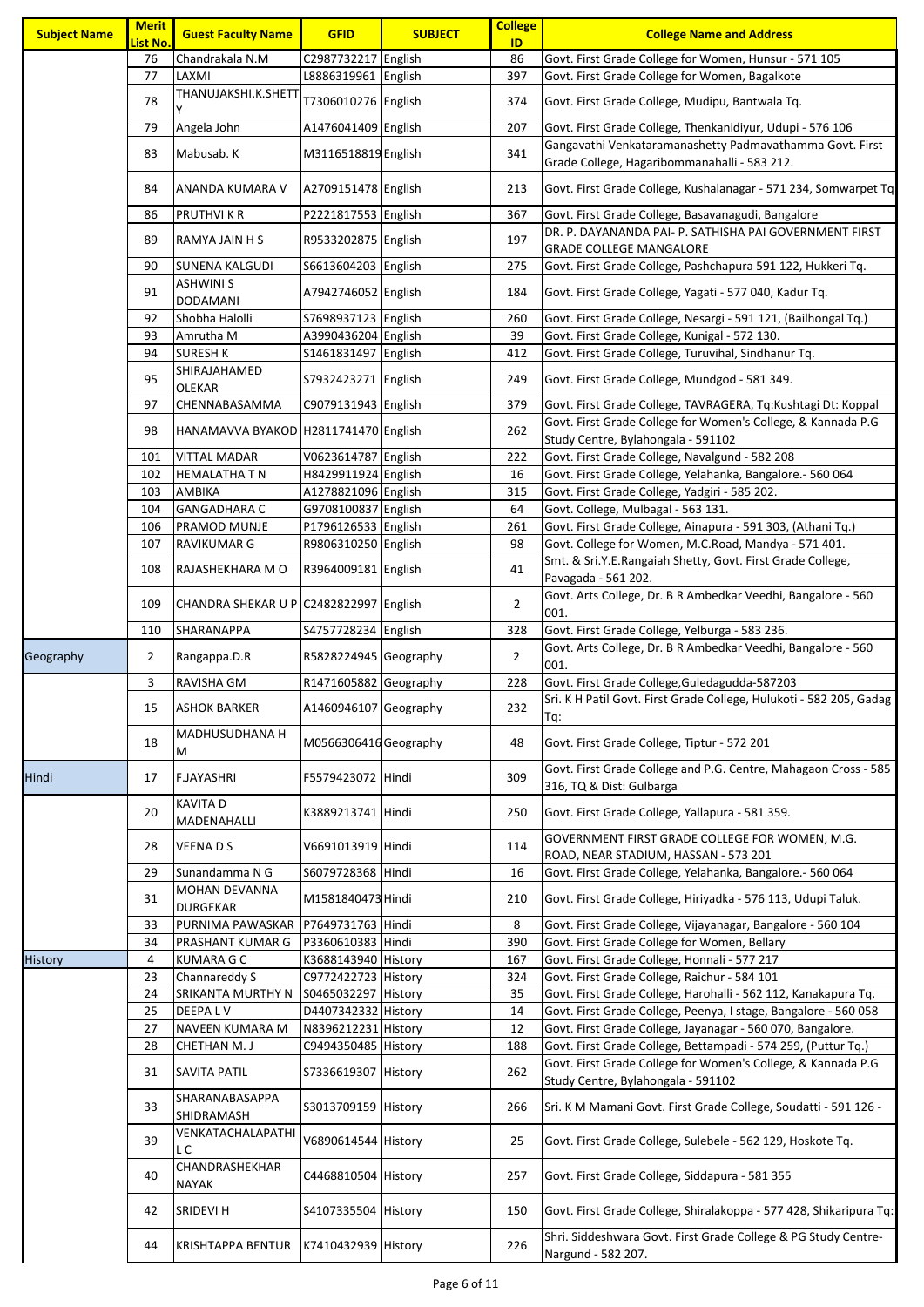| <b>Subject Name</b> | <b>Merit</b><br>List No. | <b>Guest Faculty Name</b>                    | <b>GFID</b>             | <b>SUBJECT</b>                  | <b>College</b><br>ID | <b>College Name and Address</b>                                                                          |
|---------------------|--------------------------|----------------------------------------------|-------------------------|---------------------------------|----------------------|----------------------------------------------------------------------------------------------------------|
|                     | 45                       | <b>MANJAVVA</b><br><b>HANCHINAMANI</b>       | M6319524570 History     |                                 | 247                  | Govt Arts & Science College, Karwar - 581 301.                                                           |
|                     | 51                       | VISHVANATHRADDY                              | V8548327124 History     |                                 | 279                  | Sri. Rudragowda Patil Govt. First Grade College, Bilagi - 587 116.                                       |
|                     | 53                       | PRAVEEN MALLAPPA<br><b>BAKOLI</b>            | P1260729722 History     |                                 | 264                  | Govt. First Grade College, Hukkeri - 591 309                                                             |
|                     | 54                       | <b>KRISHNA</b>                               | K4538028709 History     |                                 | 380                  | Govt. First Grade College, Shiriwara, Manvi Tq.                                                          |
|                     | 55                       | <b>PEERAPPA</b>                              | P2833531757 History     |                                 | 279                  | Sri. Rudragowda Patil Govt. First Grade College, Bilagi - 587 116.                                       |
|                     | 56                       | SAMPADA CHIGARI                              | S7513332027 History     |                                 | 398                  | Govt. First Grade College for Women, Belgaum                                                             |
|                     | 57                       | SRIDHARA                                     | S3336818141 History     |                                 | 18                   | Govt. First Grade College, Kengeri, Bangalore - 560 060                                                  |
|                     | 58                       | <b>VIDYA KUMARI K</b>                        | V4556410609 History     |                                 | 192                  | Govt. First Grade College, Vitla - 574 243, (Bantwala Tq.)                                               |
|                     | 59                       | <b>RAMESH</b>                                | R4550406111 History     |                                 | 299                  | Govt. College, Sedam Road, Gulbarga - 585 105.                                                           |
|                     | 60                       | MALLESH                                      | M5317614360 History     |                                 | 379                  | Govt. First Grade College, TAVRAGERA, Tq:Kushtagi Dt: Koppal                                             |
|                     | 61                       | TULASAMMA V                                  | T9711242642 History     |                                 | 347                  | Shri Shankar Anand Singh Govt. First Grade College, Hospet - 583<br>201                                  |
|                     | 63                       | <b>LAXMIBAI PATIL</b>                        | L2734616051 History     |                                 | 290                  | Govt First Grade College, Kaladagi- 587 204, Tq & Dist: Bagalkot                                         |
|                     | 64                       | Mallikarjun Madiwalar M9908018427 History    |                         |                                 | 392                  | Govt. First Grade College for Women'S, Koppal                                                            |
|                     | 67                       | <b>FIROZKHAN</b>                             | F6782609678 History     |                                 | 910                  | Govt First Grade College for Womens, Yadahalli, Tq:Mudhol Dist:<br>Bagalkote.                            |
|                     | 68                       | PREETHI R UDUPA                              | P7670333134 History     |                                 | 208                  | Smt. Rukmini Shedthi Memorial National Govt. First Grade<br>College, Barkur - 576 210 (Udupi Tq.)        |
|                     | 70                       | <b>ADANNA</b>                                | A5780925568 History     |                                 | 912                  | SC/ST Residential Govt. First Grade College, At, Mudnal, Tq <br>Dist     Yadgir                          |
|                     | 71                       | <b>SHIVAPPA T</b>                            | S0886529144 History     |                                 | 341                  | Gangavathi Venkataramanashetty Padmavathamma Govt. First<br>Grade College, Hagaribommanahalli - 583 212. |
|                     | 72                       | SARITA HARIKANT                              | S1681829657 History     |                                 | 250                  | Govt. First Grade College, Yallapura - 581 359.                                                          |
|                     | 74                       | PRATHIMA                                     | P7134525188 History     |                                 | 212                  | Govt. First Grade College, Kota Padukere - 576 221, Udupi                                                |
|                     | 75                       | Sujata Bilagi                                | S4660738845 History     |                                 | 283                  | Govt. First Grade College, Sector No.43 Navangar, Bagalkot- 587<br>103                                   |
| <b>HOME SCIENCE</b> | 7                        | Manushi Tewari                               | M3/0790313              | <b>HOME SCIENCE</b>             | 4                    | SMT. VHD CENTRAL INSTITUTE OF HOME SCIENCE                                                               |
|                     | 11                       | SRUJANASHRUNKALA                             |                         | <b>S8807424335 HOME SCIENCE</b> | 127                  | Govt. Home Science College for Women, Salagame Road, Hassan<br>573 202 (Co-ED)                           |
|                     | 14                       | Udaykumar                                    |                         | U3264240528 HOME SCIENCE        | 4                    | SMT. VHD CENTRAL INSTITUTE OF HOME SCIENCE                                                               |
| <b>JOURNALISM</b>   | 5                        | Rajendra Singh Babu N R5051459380 JOURNALISM |                         |                                 | 9                    | Govt. First Grade College, K.R.Puram, Bangalore - 560 036.                                               |
|                     | 6                        | <b>RAJANNATS</b>                             | R7416145298 JOURNALISM  |                                 | 8                    | Govt. First Grade College, Vijayanagar, Bangalore - 560 104                                              |
|                     | 10                       | Chethananayak K                              | C3681802935 JOURNALISM  |                                 | 197                  | DR. P. DAYANANDA PAI- P. SATHISHA PAI GOVERNMENT FIRST<br><b>GRADE COLLEGE MANGALORE</b>                 |
|                     | 11                       | <b>SUNKANNAT</b>                             | S8329506533 JOURNALISM  |                                 | 347                  | Shri Shankar Anand Singh Govt. First Grade College, Hospet - 583<br>201                                  |
|                     | 13                       | YALAGURESH<br>KULKARNI                       | Y9983309871  JOURNALISM |                                 | 268                  | Smt. I S Yadawad Govt. First Grade College, Ramdurg - 591 123                                            |
|                     | 14                       | RAVICHANDRAKUMAR<br>M <sub>P</sub>           | R1414059035 JOURNALISM  |                                 | 59                   | Govt. First Grade College, Gauribidanur - 561 208                                                        |
|                     | 15                       | <b>ASHWINI</b>                               | A8141830405 JOURNALISM  |                                 | 204                  | Govt. First Grade College, Karkala - 574 104.                                                            |
|                     | 17                       | PRAVEEN ANGADI                               | P4843727356 JOURNALISM  |                                 | 372                  | Govt. First Grade College, Harogeri, Raybag Tq, Belagavi                                                 |
| Kannada             | 8                        | Manjuntaha H J                               | M289025210<br>0         | Kannada                         | 111                  | Govt. First Grade College for Women, K.R.Pet - 571 426                                                   |
|                     | 9                        | YALLAVVA HEBBALLI                            | Y1336239284 Kannada     |                                 | 401                  | Govt. First Grade College for Women, Gadag                                                               |
|                     | 13                       | SIDDANA GOWDA S                              | S2957927479 Kannada     |                                 | 331                  | Govt. First Grade College, Koppal - 583 231                                                              |
|                     | 22                       | Manjunath T N                                | M9858106368 Kannada     |                                 | 13                   | Govt. First Grade College, Malleshwaram - 560 012, Bangalore.                                            |
|                     | 23                       | <b>LINGAPPA</b>                              | L5406830724 Kannada     |                                 | 283                  | Govt. First Grade College, Sector No.43 Navangar, Bagalkot-587<br>103                                    |
|                     | 27                       | RAMESHA M                                    | R2815637345 Kannada     |                                 | 106                  | GOVT. FIRST GRADE COLLEGE, PANDAVAPURA - 571 434                                                         |
|                     | 30                       | <b>PEERAPPA</b>                              | P5730217701 Kannada     |                                 | 298                  | Govt. First Grade College, Mamadapura - 586113, Bijapura                                                 |
|                     | 32                       | PRASANNA KUMAR H<br>V                        | P6335316567 Kannada     |                                 | 12                   | Govt. First Grade College, Jayanagar - 560 070, Bangalore.                                               |
|                     | 35                       | <b>SUSUMA</b>                                | S4615809971 Kannada     |                                 | 397                  | Govt. First Grade College for Women, Bagalkote                                                           |
|                     | 36                       | KATTEVVANAVAR<br><b>ВНЕЕМАРРА</b>            | K6010112574 Kannada     |                                 | 923                  | Govt Resedential college Thalabala Koppal                                                                |
|                     | 37                       | <b>HALAPNARA</b><br><b>NINGAPPA</b>          | H6378417991 Kannada     |                                 | 160                  | Govt. First Grade College, Javanagondanahalli - 577 511, Hiriyur<br>Tq.                                  |
|                     | 40                       | <b>RAGINI MAHAVEER</b><br>SHIRAGAR           | R7537917450 Kannada     |                                 | 372                  | Govt. First Grade College, Harogeri, Raybag Tq, Belagavi                                                 |
|                     | 43                       | <b>VENKATESH</b>                             | V1831215490 Kannada     |                                 | 382                  | Government First Grade College, Kerur, Badami Tg.                                                        |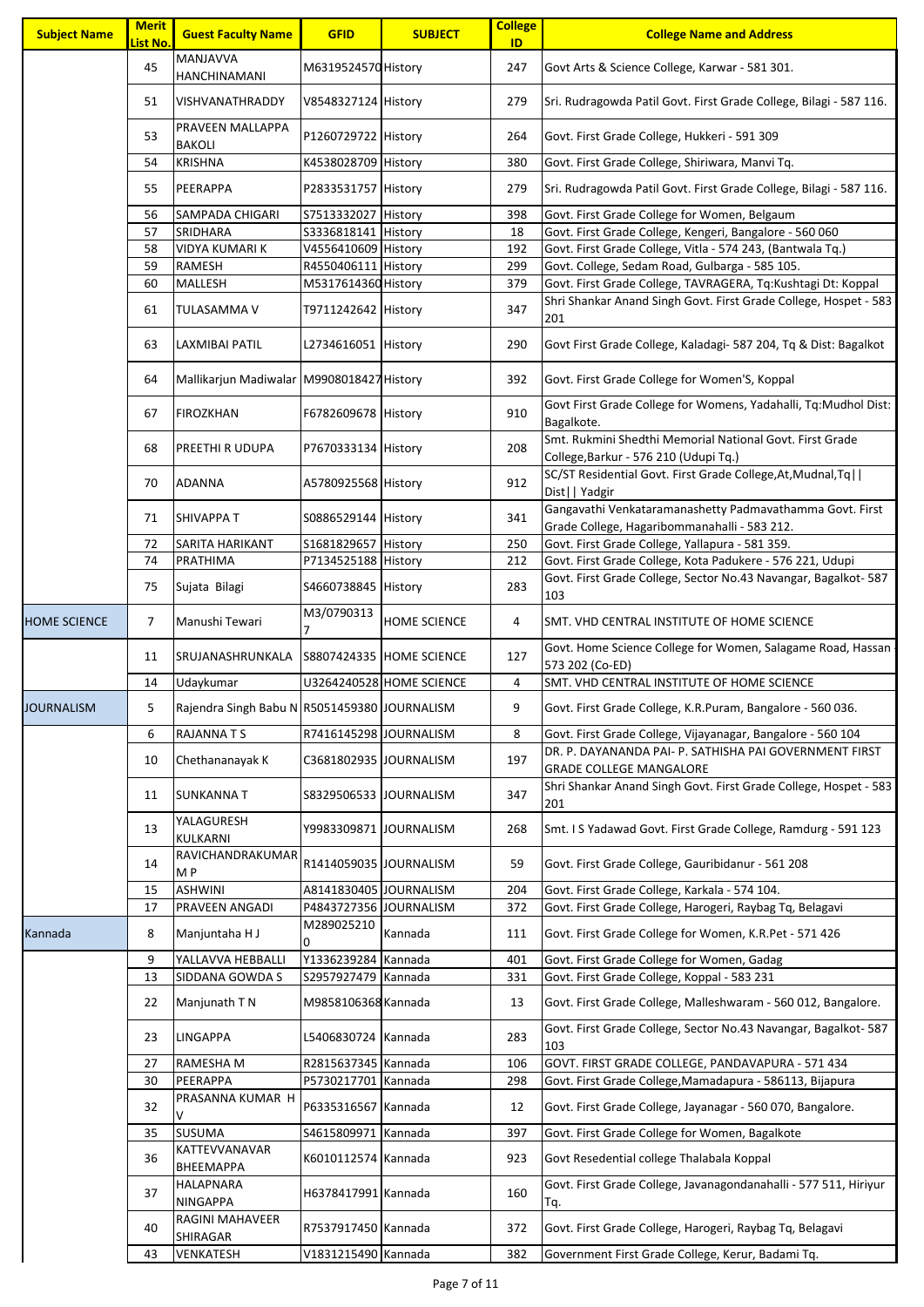| <b>Subject Name</b> | <b>Merit</b><br>List No. | <b>Guest Faculty Name</b>              | <b>GFID</b>         | <b>SUBJECT</b>            | <b>College</b><br>ID | <b>College Name and Address</b>                                                                                        |
|---------------------|--------------------------|----------------------------------------|---------------------|---------------------------|----------------------|------------------------------------------------------------------------------------------------------------------------|
|                     | 44                       | Bhavana Bandekar                       | B2767802918 Kannada |                           | 403                  | Govt. First Grade College for Women, Karwar.                                                                           |
|                     | 46                       | <b>GURUSHANTA</b><br><b>BAGEWADI</b>   | G8968028732 Kannada |                           | 266                  | Sri. K M Mamani Govt. First Grade College, Soudatti - 591 126 -                                                        |
|                     | 48                       | DIVYA L D                              | D1050921181 Kannada |                           | 201                  | Govt. First Grade College, Belandoor, Kaimana Post Puttur T Q D<br>K574 202                                            |
|                     | 49                       | Bhavya k m                             | B8204125321 Kannada |                           | 95                   | Govt. First Grade College, Kuderu - 571 316, Chamarajanagar Tq.                                                        |
|                     | 50                       | MAHIPALRADDY                           | M4604636351 Kannada |                           | 226                  | Shri. Siddeshwara Govt. First Grade College & PG Study Centre-<br>Nargund - 582 207.                                   |
|                     | 51                       | Dr. RAJKUMAR MALGE D1559733512 Kannada |                     |                           | 231                  | Govt. First Grade College, and P G study center GADAG                                                                  |
|                     | 52                       | Maraiah c                              | M6301050082 Kannada |                           | 95                   | Govt. First Grade College, Kuderu - 571 316, Chamarajanagar Tq.                                                        |
|                     | 54                       | Dr. Adeppa K                           | D0946637052 Kannada |                           | 97                   | Govt. College, Mandya - 571 401.                                                                                       |
|                     | 57                       | <b>NAMITHA PAI B</b>                   | N6220129763 Kannada |                           | 253                  | Govt. First Grade College, Ankola - 581 353                                                                            |
|                     | 60                       | SANDEEPA                               | S1082607362 Kannada |                           | 204                  | Govt. First Grade College, Karkala - 574 104.                                                                          |
|                     |                          |                                        |                     |                           |                      | GOVT FIRST GRADE COLLEGE, VIVEKANANDA NAGAR, OPP                                                                       |
|                     | 62                       | Dr. PATHALINGAPPA<br>P.                | D2677013001 Kannada |                           | 53                   | VIDYANIKETHAN SCHOOL, RAILWAY STATION LINK, B.H. ROAD,<br>TUMAKURU                                                     |
|                     | 63                       | Madappa G                              | M1183633185 Kannada |                           | 104                  | Govt. First Grade College, Kyathanahalli - 571 427, Pandavapura                                                        |
|                     | 65                       | <b>KARIYAPPA</b><br>KODAVALLI          | K1864626116 Kannada |                           | 234                  | SMBK Govt. First Grade College, Naregal - 582 119, Ron Tq.                                                             |
|                     | 66                       | BASAVARAJ<br>KARIDEMANNAVAR            | B6675234737 Kannada |                           | 264                  | Govt. First Grade College, Hukkeri - 591 309                                                                           |
|                     | 67                       | SARITA HIPPARAGI                       | S4700137818 Kannada |                           | 279                  | Sri. Rudragowda Patil Govt. First Grade College, Bilagi - 587 116.                                                     |
|                     | 69                       | <b>SURAPPAYP</b>                       | S0019945117 Kannada |                           | 48                   | Govt. First Grade College, Tiptur - 572 201                                                                            |
|                     | 70                       | PRABHAKARA K R                         | P7481422955 Kannada |                           | 48                   | Govt. First Grade College, Tiptur - 572 201                                                                            |
|                     | 71                       | DR.BASAVARAJAPPA V D1729945545 Kannada |                     |                           | 216                  | Govt. First Grade College, Virajpet - 571 218                                                                          |
|                     | 73                       | <b>VINAY NANDIHAL</b>                  | V3430707424 Kannada |                           | 224                  | Shri.Shabrha Siddalinga Shivacharya Mahaswamigalu Panchgrha<br>Hiremth Govt. First Grade College, Kundagol             |
| Law                 | $\overline{2}$           | Anshad H E                             | A0029502591 Law     |                           | 136                  | Govt. Law College, Hassan - 573 201                                                                                    |
| <b>MATHEMATICS</b>  | 19                       | <b>IRFAN KUPPELUR</b>                  | 19253616922         | <b>MATHEMATICS</b>        | 150                  | Govt. First Grade College, Shiralakoppa - 577 428, Shikaripura Tq:                                                     |
|                     | 24                       | Roja A                                 |                     | R5202305191 MATHEMATICS   | 171                  | Govt. First Grade College, Sante Bennur - 577 552, Channagiri Tq.                                                      |
|                     | 29                       | PALLAVI ANGADI                         |                     | P6602904668 MATHEMATICS   | 83                   | Govt. First Grade College, Ooty Road, Nanjangudu - 571 301                                                             |
|                     | 32                       | SHILPA GAJANAN<br><b>SHETTY</b>        |                     | S1134222419   MATHEMATICS | 145                  | Smt. Indiragandhi Govt. First Grade College for Women, Sagar -<br>577 401.                                             |
|                     | 34                       | <b>NEESHA FATHIMA S</b>                |                     | N3550028450 MATHEMATICS   | 156                  | Vedavathi Govt. First Grade College, Hiriyur - 577598                                                                  |
|                     | 38                       | NIKHAT MOMIN                           |                     | N6478708064 MATHEMATICS   | 271                  | Govt. First Grade College.Athani - 591304                                                                              |
|                     | 39                       | PRATHIMA S                             |                     | P1958616552 MATHEMATICS   | 53                   | GOVT FIRST GRADE COLLEGE, VIVEKANANDA NAGAR, OPP<br>VIDYANIKETHAN SCHOOL, RAILWAY STATION LINK, B.H. ROAD,<br>TUMAKURU |
|                     | 43                       | A Radhika                              |                     | A0/48611648 MATHEMATICS   | 181                  | Govt. First Grade College, Tarikere - 577 228                                                                          |
|                     | 46                       | <b>VINAYASHREE</b><br>PARAYYANAMATH    |                     | V4471205242 MATHEMATICS   | 286                  | Govt. First Grade College, Hungund - 587 118                                                                           |
|                     | 49                       | Yashoda.D                              |                     | Y2306911938 MATHEMATICS   | 26                   | Govt. First Grade College, Nelamangala - 562 123                                                                       |
|                     | 51                       | M Prateeka                             |                     | M4725620999 MATHEMATICS   | 39                   | Govt. First Grade College, Kunigal - 572 130.                                                                          |
|                     | 54                       | CHANNABASAVVA I<br>SATYAMMAN           |                     | C5556219767   MATHEMATICS | 248                  | Govt. First Grade College, Haliyal - 581 329.                                                                          |
|                     | 57                       | <b>SACHINKN</b>                        |                     | S8403913382 MATHEMATICS   | 31                   | Govt. First Grade College, Channapatna- 571 501.                                                                       |
|                     | 58                       | <b>ANUSHA B</b>                        |                     | A6450523070 MATHEMATICS   | 86                   | Govt. First Grade College for Women, Hunsur - 571 105                                                                  |
|                     | 60                       | SINDHU M                               |                     | S6836533844  MATHEMATICS  | 360                  | Govt. First Grade College for Women, Byrapura, T.Narasipura Tq,<br>Mysore-571124                                       |
|                     | 61                       | <b>DILEEP KUMAR</b>                    |                     | D5785323212 MATHEMATICS   | 38                   | Govt. First Grade College, Sira - 572 137.                                                                             |
|                     | 62                       | Supriya P N                            |                     | S1019743139 MATHEMATICS   | 387                  | Govt. First Grade Women College, Tumkur                                                                                |
|                     | 64                       | <b>NANDINI C B</b>                     |                     | N5168802722 MATHEMATICS   | 162                  | Sri Sri Shivalingeshwara Swamy Govt. First Grade College,<br>Channagiri - 577 213.                                     |
|                     | 65                       | ERAMMA<br>SHIVAYOGEPPA HALAK           |                     | E6374427410 MATHEMATICS   | 149                  | Govt. First Grade College, Rippanpet - 577 426, Hosanagara Tq.                                                         |
|                     | 67                       | RABIYA PARVEEN                         |                     | R4249916880 MATHEMATICS   | 46                   | Govt. First Grade College, Madhugiri.                                                                                  |
|                     | 68                       | RAJATHA B M                            |                     | R2862430022 MATHEMATICS   | 117                  | Govt. First Grade College for Women, Holenarasipura - 573 211                                                          |
|                     | 69                       | PALLAVI B S                            |                     | P8488803846 MATHEMATICS   | 16                   | Govt. First Grade College, Yelahanka, Bangalore.- 560 064                                                              |
|                     | 73                       | <b>MITHUNA H N</b>                     |                     | M7783346805 MATHEMATICS   | 124                  | Govt. First Grade College, Channarayapatna - 573 116.                                                                  |
|                     | 74                       | <b>MALATHIR</b>                        |                     | M0503913643 MATHEMATICS   | 83                   | Govt. First Grade College, Ooty Road, Nanjangudu - 571 301                                                             |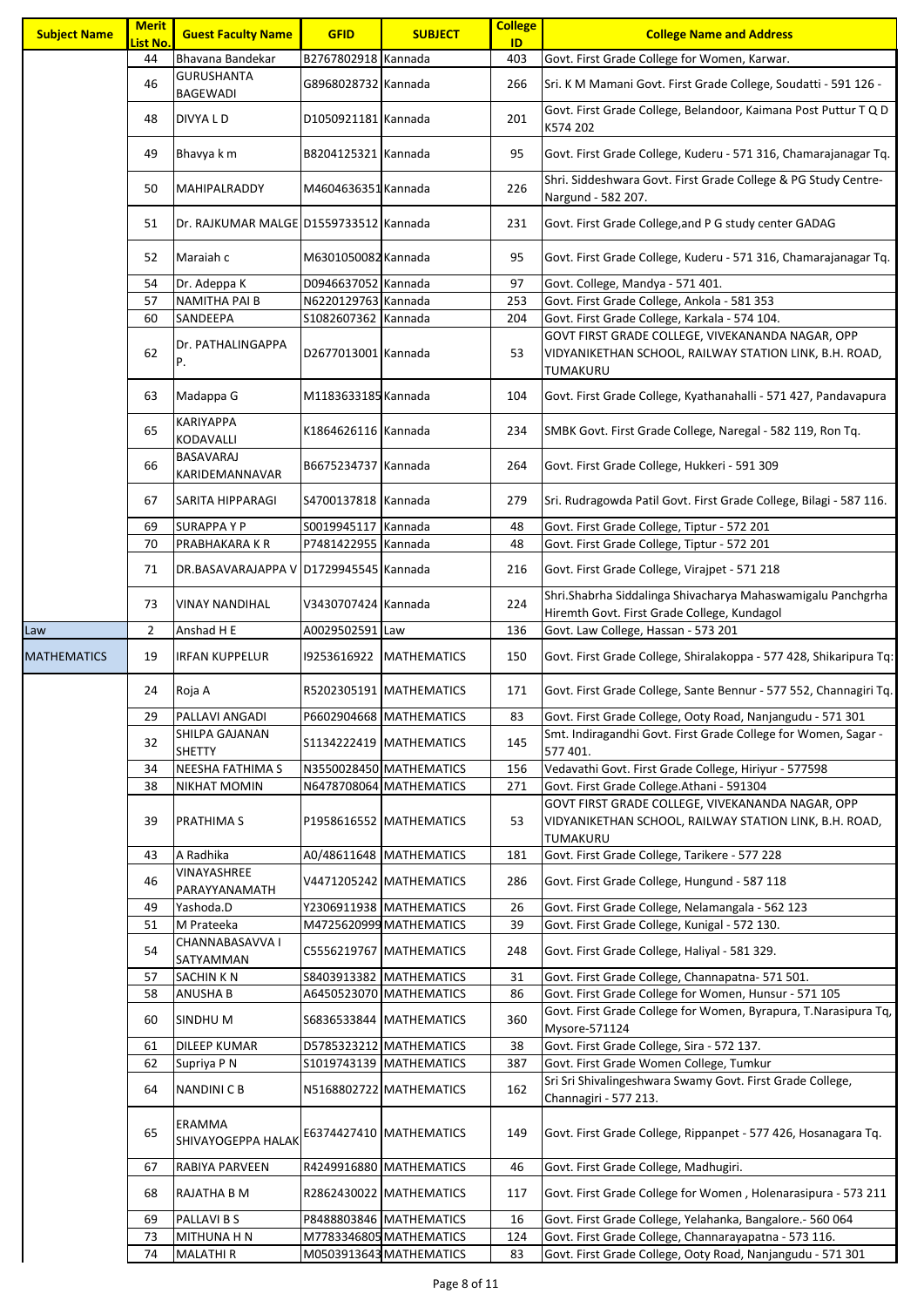| <b>Subject Name</b> | <b>Merit</b><br><mark>List No.</mark> | <b>Guest Faculty Name</b>                       | <b>GFID</b>              | <b>SUBJECT</b>                | <b>College</b><br>ID | <b>College Name and Address</b>                                                                                                   |
|---------------------|---------------------------------------|-------------------------------------------------|--------------------------|-------------------------------|----------------------|-----------------------------------------------------------------------------------------------------------------------------------|
|                     | 75                                    | <b>BINDUMS</b>                                  |                          | B6099835346 MATHEMATICS       | 74                   | Sri. D Devaraj urs Govt. First Grade College, Hunsur - 571 105.                                                                   |
| Microbiology        | 4                                     | VISHALAKSHI                                     | V0848317508 Microbiology |                               | 153                  | Govt. Science College, Chitradurga - 577 501.                                                                                     |
|                     | 17                                    | <b>MEGHANA B</b>                                | M7817210251 Microbiology |                               | 112                  | Govt. Science College, Hassan - 573 201.                                                                                          |
|                     |                                       |                                                 | M154233292               |                               |                      |                                                                                                                                   |
| <b>Physics</b>      | 3                                     | <b>MANJUNATHA B</b>                             | 8                        | Physics                       | 315                  | Govt. First Grade College, Yadgiri - 585 202.                                                                                     |
|                     | 7                                     | ANIL DEVANGAMATH                                | A2660344986 Physics      |                               | 295                  | Shah.Sogamal.Peeraji.Oswal Govt. First Grade College,<br>Muddebihal - 586 212                                                     |
|                     | 11                                    | SANJEEVAKUMAR<br>SHIVABAL                       | S9458912799 Physics      |                               | 320                  | Govt. College, Sindhanoor - 584 128.                                                                                              |
|                     | 18                                    | MOHAMED ZIKRIYA                                 | M0020308565 Physics      |                               | 6                    | Maharanis Science College for Women, Bangalore - 560 001.                                                                         |
|                     | 21                                    | Heena Urooj                                     | H4575150976 Physics      |                               | 324                  | Govt. First Grade College, Raichur - 584 101                                                                                      |
|                     | 22                                    | PALLAVI C S                                     | P8946707446 Physics      |                               | 173                  | I.D.S.G.Govt. College, Chikkamagalur - 577 102.                                                                                   |
|                     | 25                                    | POORNIMA U S                                    | P7399737218 Physics      |                               | 132                  | Govt. First Grade College, Domlur, Bangalore                                                                                      |
|                     | 34                                    | GOVINDARAJU D                                   | G6360837701 Physics      |                               | 343                  | Govt. First Grade College, Siraguppa - 583 121.                                                                                   |
|                     | 38                                    | Preeti Sulakhe                                  | P1684830478 Physics      |                               | 292                  | Govt. First Grade College, Navabag, Khaza Colony, Vijayapur -<br>586 101                                                          |
|                     | 39                                    | <b>G B MANOJAKUMAR</b><br><b>REDDY</b>          | G4685848396 Physics      |                               | 221                  | Govt. First Grade College, "Jnana Dhara" Campus, Near New<br>KSRTC Bus Stand, 1st Cross, Kumareshwar Nagar, P.B.<br>Road, Dharwad |
|                     | 40                                    | Dr. Anupama M K                                 | D1591247901 Physics      |                               | 97                   | Govt. College, Mandya - 571 401.                                                                                                  |
|                     | 41                                    | SRUJANA                                         | S6820713184 Physics      |                               | 330                  | Sri. Kolli Nageshwar Rao Govt. First Grade College, Gangavathi -<br>583 227.                                                      |
|                     | 42                                    | Megha M.S                                       | M9149609305 Physics      |                               | 92                   | Govt. First Grade College, Chamarajnagar - 571 313.                                                                               |
|                     | 48                                    | Aishwarya G N                                   | A1988237044 Physics      |                               | 153                  | Govt. Science College, Chitradurga - 577 501.                                                                                     |
|                     | 51                                    | Nagashree S N                                   | N5636400772 Physics      |                               | 55                   | Government First Grade College and PG Centre, Chintamani -                                                                        |
|                     |                                       |                                                 |                          |                               |                      | 563 125.                                                                                                                          |
|                     | 54                                    | SATHYAN N                                       | S5045012089 Physics      |                               | 9                    | Govt. First Grade College, K.R.Puram, Bangalore - 560 036.                                                                        |
|                     | 55                                    | Arpitha T                                       | A7002346938 Physics      |                               | 153                  | Govt. Science College, Chitradurga - 577 501.                                                                                     |
|                     | 56                                    | RAJINI G                                        | R2987218503 Physics      |                               | 35                   | Govt. First Grade College, Harohalli - 562 112, Kanakapura Tq.                                                                    |
|                     | 59                                    | Shwetha km                                      | S0059422789 Physics      |                               | 68                   | Government First Grade College, Malur - 563 160.                                                                                  |
|                     | 62                                    | NAGAVENI G N                                    | N2500917746 Physics      |                               | 171                  | Govt. First Grade College, Sante Bennur - 577 552, Channagiri Tq.                                                                 |
|                     | 64                                    | Nayana R Gowda                                  | N8068608062 Physics      |                               | 66                   | GOVT. FIRST GRADE COLLEGE, SULIKUNTE ROAD, BANGARPET,<br><b>KOLAR DIST</b>                                                        |
|                     | 65                                    | CHANDRASHEKHARA K<br>N                          | C9561204734 Physics      |                               | 54                   | Govt. First Grade College, M.G.Road, Chikkaballapur - 562 101.                                                                    |
|                     | 67                                    | SHANKAR M<br>NARAGUND                           | S0734740184 Physics      |                               | 232                  | Sri. K H Patil Govt. First Grade College, Hulukoti - 582 205, Gadag<br>Td:                                                        |
|                     | 68                                    | <b>ABHILASHA PATIL</b>                          | A0852736992 Physics      |                               | 283                  | Govt. First Grade College, Sector No.43 Navangar, Bagalkot- 587<br>103                                                            |
|                     | 69                                    | Abhishek. M                                     | A2726703727 Physics      |                               | 152                  | H.P.P.C.Govt. College, Challakere - 577 522.                                                                                      |
|                     | 71                                    | PAVITHRA M                                      | P3455421873 Physics      |                               | 56                   | Government College for Women, Chintamani - 563 125.                                                                               |
|                     | 72                                    | Rahul                                           | R4492502826 Physics      |                               | 392                  | Govt. First Grade College for Women'S, Koppal                                                                                     |
|                     | 73                                    | JYOTHI H H                                      | J1430334078 Physics      |                               | 232                  | Sri. K H Patil Govt. First Grade College, Hulukoti - 582 205, Gadag<br>Tq:                                                        |
|                     | 75                                    | Sandhyarani<br>Karekyatanall                    | S4454214612 Physics      |                               | 243                  | Govt. First Grade College, Hanagal - 581 104                                                                                      |
|                     | 76                                    | <b>LAVANYA B P</b>                              | L9574822311 Physics      |                               | 44                   | Govt. First Grade College, Chikkanaikanahalli - 572 214.                                                                          |
|                     | 77                                    | <b>NAGAMANIL</b>                                | N7443935953 Physics      |                               | 24                   | Govt. First Grade College, Hoskote - 562 110.                                                                                     |
|                     | 78                                    | Amruth Prasad N R                               | A7371006587 Physics      |                               | 19                   | Govt. First Grade College, Varthur - 560 087, Bangalore East                                                                      |
|                     | 79                                    | SHRUTHI V                                       | S5109829246 Physics      |                               | 29                   | Govt. First Grade Womens College, Ramangara - 562159                                                                              |
|                     | 80                                    | Shweta K                                        | S9382822387 Physics      |                               | 292                  | Govt. First Grade College, Navabag, Khaza Colony, Vijayapur -<br>586 101                                                          |
|                     |                                       | Gadigennavar                                    | B4437042937 Physics      |                               |                      |                                                                                                                                   |
|                     | 82                                    | BASAWARAJ                                       |                          |                               | 324                  | Govt. First Grade College, Raichur - 584 101                                                                                      |
|                     | 84                                    | <b>DIVYA SN</b><br>SAVITRI GANAPATI             | D4618922457 Physics      |                               | 32                   | Govt. First Grade College, Magadi - 562 120.                                                                                      |
|                     | 85                                    | <b>ACHARYA</b>                                  | S5021024436 Physics      |                               | 250                  | Govt. First Grade College, Yallapura - 581 359.                                                                                   |
|                     | 86                                    | <b>MAHANTHESH S B</b>                           | M6538726803 Physics      |                               | 240                  | Govt. First Grade College, Ranebennur - 581 115                                                                                   |
|                     | 91                                    | NAGAMANI N                                      | N9161516300 Physics      |                               | 59                   | Govt. First Grade College, Gauribidanur - 561 208                                                                                 |
|                     | 92                                    | SHEELA D B                                      | S7475215657 Physics      |                               | 17                   | Govt. First Grade College, Hosur Road - 560 030, Sarjapur                                                                         |
|                     | 93                                    | Gowthami s                                      | G5028709321 Physics      |                               | 62                   | Govt First Grade womens College, Chikkaballapur-562101                                                                            |
| Politicla science   | 3                                     | <b>SHRIDEVI</b>                                 |                          | S6346230311 Politicla science | 231                  | Govt. First Grade College, and P G study center GADAG                                                                             |
|                     | 4                                     | <b>BALRAJA S</b>                                |                          | B5023447418 Politicla science | 145                  | Smt. Indiragandhi Govt. First Grade College for Women, Sagar -<br>577 401.                                                        |
|                     | 5                                     | ANUSUYA                                         |                          | A6371224069 Politicla science | 66                   | GOVT. FIRST GRADE COLLEGE, SULIKUNTE ROAD, BANGARPET,<br><b>KOLAR DIST</b>                                                        |
|                     | 9                                     | Bhavya H. K.                                    |                          | B8712145534 Politicla science | 70                   | Govt. First Grade College, Bangaru Tirupati - 563 116, Hulkur<br>Village, Bangarpet                                               |
|                     | 13                                    | SANJEEV NARASAPUR S4003620031 Politicla science |                          |                               | 268                  | Smt. I S Yadawad Govt. First Grade College, Ramdurg - 591 123                                                                     |
|                     |                                       |                                                 |                          |                               |                      |                                                                                                                                   |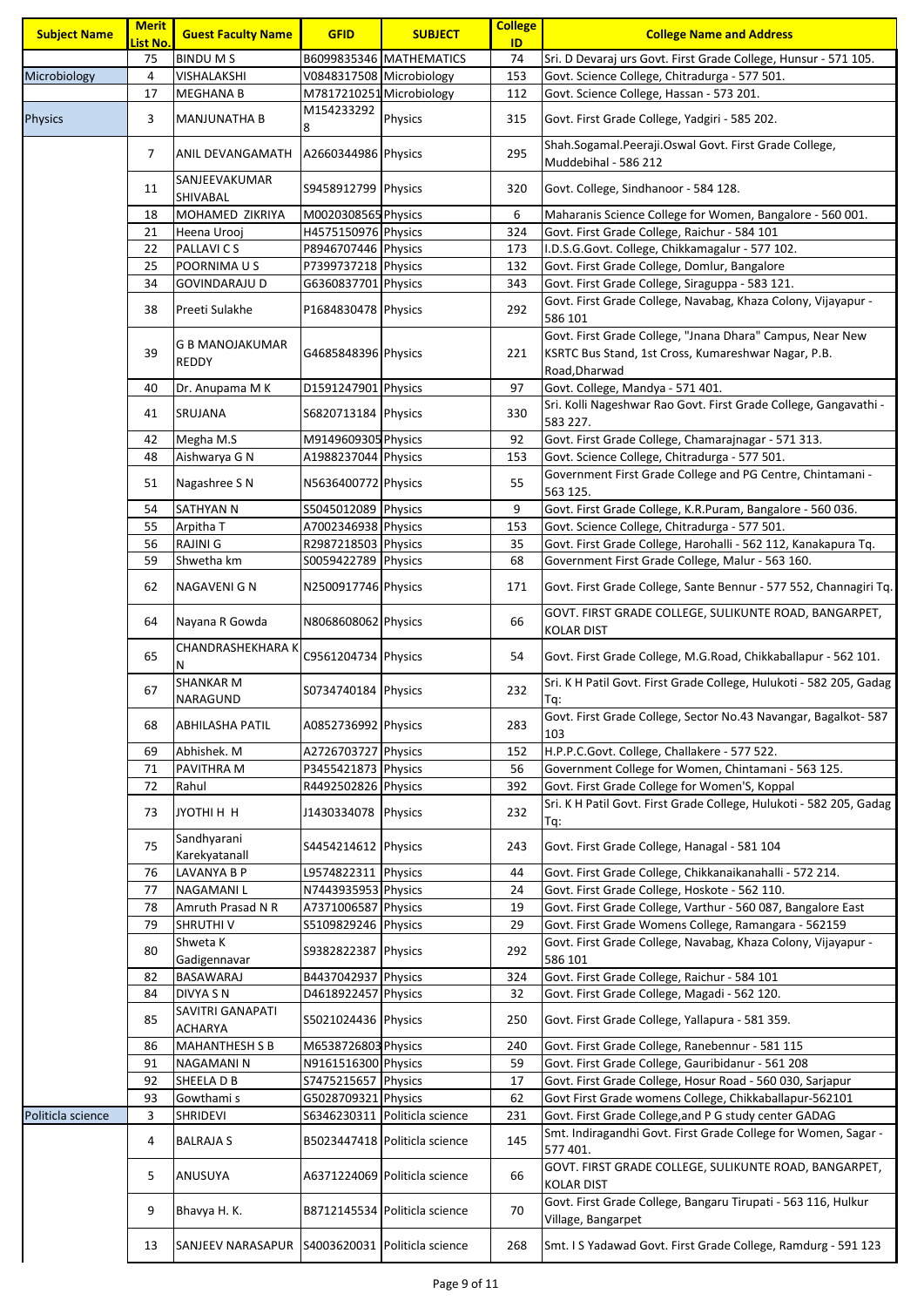| <b>Subject Name</b> | <b>Merit</b><br>List No. | <b>Guest Faculty Name</b>                       | <b>GFID</b>             | <b>SUBJECT</b>                  | <b>College</b><br>ID | <b>College Name and Address</b>                                                                                   |
|---------------------|--------------------------|-------------------------------------------------|-------------------------|---------------------------------|----------------------|-------------------------------------------------------------------------------------------------------------------|
|                     | 14                       | <b>ASHOK</b>                                    | A3105446937             | Politicla science               | 313                  | Govt. First Grade College, Sulepet - 585 324, Chincholi Tq.                                                       |
|                     | 21                       | DHARMAJI TUKARAM<br><b>RATHOD</b>               |                         | D5799506160 Politicla science   | 294                  | Govt. First Grade College, Basavanabagewadi - 586 203                                                             |
|                     | 22                       | <b>RANJIT N P</b>                               |                         | R3142009486 Politicla science   | 293                  | Sri. Channamallappa Channaveerappa Hebbal Govt. First Grade<br>College, Golasangi - 586 216, Basavanabagewadi Tq. |
|                     | 23                       | VEERAPPA Y BYALI                                |                         | V3968851155 Politicla science   | 285                  | Govt. First Grade College, Badami - 587 201                                                                       |
|                     | 26                       | Assistant professor                             |                         | A5102218151   Politicla science | 228                  | Govt. First Grade College, Guledagudda-587203                                                                     |
|                     | 27                       | LAKSHMIDEVI                                     | L6803931586             | Politicla science               | 330                  | Sri. Kolli Nageshwar Rao Govt. First Grade College, Gangavathi -<br>583 227.                                      |
|                     | 32                       | <b>NAGANNA</b>                                  |                         | N4298622403 Politicla science   | 412                  | Govt. First Grade College, Turuvihal, Sindhanur Tq.                                                               |
|                     | 34                       | Suvarna Laxman<br>Sankolli                      |                         | S6804604777 Politicla science   | 202                  | Govt. First Grade College, Hebri - 576 112, (Karkala Tq.)                                                         |
|                     | 37                       | NANDAPPA BIRADAR                                |                         | N4620933375 Politicla science   | 383                  | Govt. First Grade College, Managuli, Basavana Bagewadi Tq.                                                        |
|                     | 39                       | Shaila H.A                                      |                         | S3198903520 Politicla science   | 263                  | Govt. First Grade College, Sadalaga (Chikkodi Tq.)                                                                |
|                     | 41                       | ASHWINI KRISHNAPPA<br><b>MARAKA</b>             |                         | A8388824444 Politicla science   | 284                  | Govt. First Grade College, Mudhol - 587 313                                                                       |
|                     | 44                       | AMBIKA                                          |                         | A4496832747 Politicla science   | 320                  | Govt. College, Sindhanoor - 584 128.                                                                              |
|                     | 46                       | <b>NAVEEN</b><br><b>MARIGOUDAR</b>              |                         | N6829130045 Politicla science   | 331                  | Govt. First Grade College, Koppal - 583 231                                                                       |
|                     | 49                       | D. SIDDESH                                      |                         | D3278406390 Politicla science   | 342                  | Govt. First Grade College, Kampli - 583 132, (Hospet Tq.)                                                         |
|                     | 53                       | <b>SHRUTHI</b>                                  |                         | S9609540739   Politicla science | 329                  | Govt. First Grade College, Kustagi - 584 121.                                                                     |
|                     | 54                       | NANDEESH M KARALE N0709613503 Politicla science |                         |                                 | 277                  | SHRI SHRIPADBODH SWAMIJI GOVERNMENT FIRST GRADE<br>COLLEGE, MUDALAGI                                              |
|                     | 55                       | Malakanagoud b patil                            |                         | M3729611628 Politicla science   | 282                  | Shri C N Nirani Govt. First Grade College, Savalagi - 587330,<br>Jamakhandi Tq.                                   |
| Sanskrit            | 3                        | Chaitra B.N                                     | C2202139508 Sanskrit    |                                 | 148                  | Govt. First Grade College and PG Centre, Thirthahalli - 577 432                                                   |
|                     | 4                        | <b>PRABHA S N</b>                               | P3504738733 Sanskrit    |                                 | 197                  | DR. P. DAYANANDA PAI- P. SATHISHA PAI GOVERNMENT FIRST<br><b>GRADE COLLEGE MANGALORE</b>                          |
|                     | 6                        | Srirangan S                                     | S2397542125 Sanskrit    |                                 | $\mathbf{1}$         | Maharanis Arts, Commerce and Management College for<br>Women, Bangalore - 560 0012.                               |
|                     | 8                        | Vidya Laxmi                                     | V7298311509 Sanskrit    |                                 | 197                  | DR. P. DAYANANDA PAI- P. SATHISHA PAI GOVERNMENT FIRST<br><b>GRADE COLLEGE MANGALORE</b>                          |
|                     | 9                        | <b>CHANDRASHEKARA K</b>                         | C0545621017 Sanskrit    |                                 | 152                  | H.P.P.C.Govt. College, Challakere - 577 522.                                                                      |
| Social Work         | 5                        | C K SATHISHA                                    | C9454316472 Social Work |                                 | 100                  | Govt. First Grade College, K.R.Pet - 571 426.                                                                     |
|                     | 6                        | VINUTHA                                         | V9330210707 Social Work |                                 | 192                  | Govt. First Grade College, Vitla - 574 243, (Bantwala Tq.)                                                        |
|                     | $\overline{7}$           | SOUMYA RAI M                                    | S8049006163 Social Work |                                 | 188                  | Govt. First Grade College, Bettampadi - 574 259, (Puttur Tq.)                                                     |
|                     | 8                        | Shrikanth Acharya                               | S9158734925 Social Work |                                 | 176                  | Govt. First Grade College, Narasimharajapura - 577 134.                                                           |
|                     | 10                       | <b>SHAKHILA</b>                                 | S2265025465 Social Work |                                 | 197                  | DR. P. DAYANANDA PAI- P. SATHISHA PAI GOVERNMENT FIRST<br><b>GRADE COLLEGE MANGALORE</b>                          |
|                     | 12                       | Geeta Gond                                      | G3746326344 Social Work |                                 | 176                  | Govt. First Grade College, Narasimharajapura - 577 134.                                                           |
|                     | 14                       | NIVEDITHA                                       | N7930500875 Social Work |                                 | 118                  | Sri H D Devegowda Govt. First Grade College, paduvalahippe                                                        |
| Sociology           | $\overline{2}$           | <b>MANUJA A P</b>                               | M382705230<br>5         | Sociology                       | 221                  | Govt. First Grade College, P.B. Road, Dharwad                                                                     |
|                     | 3                        | <b>SURESH M R</b>                               | S6170751571 Sociology   |                                 | $\overline{7}$       | Dr.S.Gopalraju Govt. First Grade College, Anekal - 562106.                                                        |
|                     | 4                        | <b>NATRAJA S M</b>                              | N3146408460 Sociology   |                                 | 115                  | B.M.Shetty, Govt. First Grade College, Konnanur - 573 130,<br>(Arkalgudu Tq.)                                     |
|                     | 6                        | VIMALA U                                        | V3284422376 Sociology   |                                 | 377                  | PRINCIPAL, GOVERNMENT FIRST GRADE COLLEGE,<br>CHITRAHALLY, HOLALKERE TALUK, CHITRADURGA DISTRICT                  |
|                     | 8                        | Dr. SHANKARAMMA E   D1800715742 Sociology       |                         |                                 | 25                   | Govt. First Grade College, Sulebele - 562 129, Hoskote Tq.                                                        |
|                     | 9                        | Dhanalaxmi S                                    | D1673701039 Sociology   |                                 | 165                  | Govt. First Grade College, MCC B Block, Davanagere - 577 004                                                      |
|                     | 10                       | <b>VENKATESHA H S</b>                           | V6590022094 Sociology   |                                 | 65                   | Govt. Womens College, Kolar - 563 101.                                                                            |
|                     | 12                       | Manjunatha T                                    | M7089445632 Sociology   |                                 | 177                  | GOVERNMENT FIRST GRADE COLLEGE, AJJAMPURA-577547<br>(TARIKERE TQ.)                                                |
|                     | 13                       | <b>MALLAPPA</b>                                 | M0826924710 Sociology   |                                 | 239                  | Govt. First Grade College, Haveri - 581 110                                                                       |
|                     | 16                       | ANUPAMA                                         | A1513929595 Sociology   |                                 | 297                  | Govt. First Grade College, Sindagi - 586 128                                                                      |
|                     | 17                       | <b>GAYATRA PS</b>                               | G5645614446 Sociology   |                                 | 168                  | Govt. First Grade College, Harihara - 577 601                                                                     |
|                     | 21                       | RAMESH HATTI                                    | R0870514541 Sociology   |                                 | 268                  | Smt. I S Yadawad Govt. First Grade College, Ramdurg - 591 123                                                     |
|                     | 22                       | <b>GOPALAPPA V</b>                              | G1511129047 Sociology   |                                 | 64                   | Govt. College, Mulbagal - 563 131.                                                                                |
|                     | 25                       | <b>RAMESH</b>                                   | R1637153523 Sociology   |                                 | 382                  | Government First Grade College, Kerur, Badami Tq.                                                                 |
|                     | 27                       | KAMAKSHI N.C                                    | K2541409756 Sociology   |                                 | 125                  | Govt. First Grade College, Alur.                                                                                  |
|                     | 29                       | Varalakshmi m s                                 | V1777447179 Sociology   |                                 | 48                   | Govt. First Grade College, Tiptur - 572 201                                                                       |
|                     | 30                       | <b>RAVIP</b>                                    | R6205307285 Sociology   |                                 | 78                   | Govt. First Grade College, Kuvempu nagar, Mysore                                                                  |
|                     | 31                       | BANADEVI<br>MAMADAPUR                           | B2888214807 Sociology   |                                 | 282                  | Shri C N Nirani Govt. First Grade College, Savalagi - 587330,<br>Jamakhandi Tq.                                   |